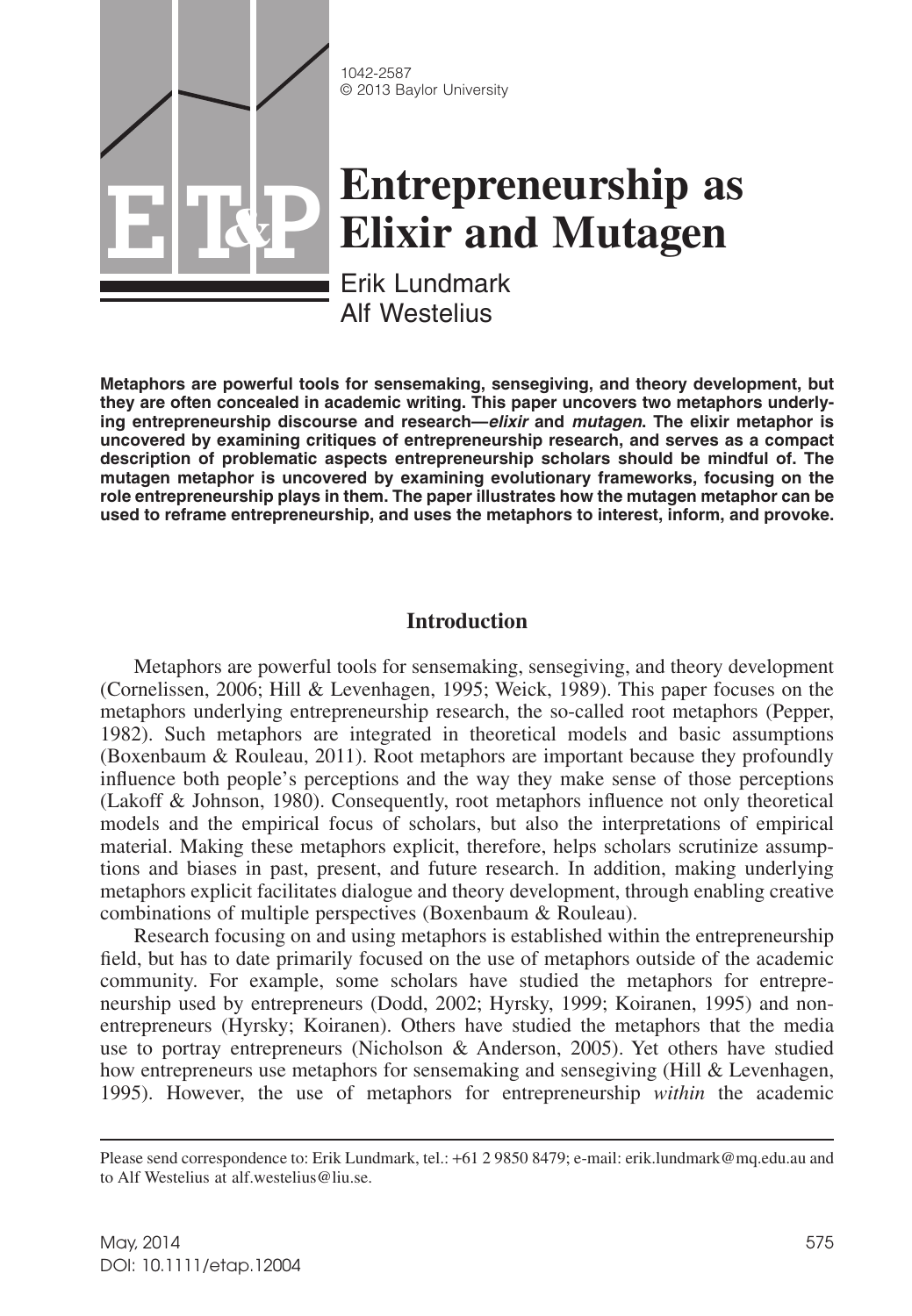community is under-researched. While, for example, the organizational studies field has made its metaphorical building blocks explicit (Morgan, 1986), there is a gap between the implicit and explicit use of metaphor that remains to be filled in the entrepreneurship literature. Although there is some use of explicit metaphors for entrepreneurship among scholars, such as *engine of growth* (Audretsch, 2009), *method* (Sarasvathy & Venkataraman, 2011), and *parenthood* (Cardon, Zietsma, Saparito, Matherne, & Davis, 2005), uncovering root metaphors within academic research is difficult because metaphors are sometimes employed subconsciously, and they are often made invisible in academic writing (Boxenbaum & Rouleau, 2011).

Through assessing the underlying implicit use of metaphors in entrepreneurship discourse and research, this paper uncovers two root metaphors for entrepreneurship *elixir* and *mutagen*. The paper illustrates how the uncovered root metaphors frame entrepreneurship, and it uses these frames in order to "interest, inform and provoke," objectives that Aldrich (1992, p. 38) suggested research should strive for.

The elixir metaphor is uncovered by joining three strands of critique of entrepreneurship research. This metaphor, once uncovered, reveals that entrepreneurship can sometimes be construed as a cure-all, as a medium concealing the taste of a bitter medicine, as the key to economic success, and as a revitalizer. The elixir view is associated with several complications. For example, it can nudge researchers toward positive interpretations of research findings relating to entrepreneurship, it confuses the discourse, and it screens out destructive aspects logically included in the core definition *emergence of new economic activity,* which is the definition suggested by Davidsson and Wiklund (2001), and Wiklund, Davidsson, Audretsch, and Karlsson (2011).

The second root metaphor, mutagen, is uncovered by examining evolutionary frameworks and the role entrepreneurship plays in them. This paper finds that entrepreneurship is portrayed as a source of variation and as an inducer of mutations, which corresponds well with the function of a mutagen in biological evolution. Further examined, the mutagen metaphor exhibits a remarkable fit with entrepreneurship. This paper, therefore, moves on to using the mutagen metaphor as a means to reframe entrepreneurship through disciplined imagination (Weick, 1989).

The next section of this paper explains our use of metaphors. The subsequent section uncovers the elixir metaphor. The complications highlighted by the elixir metaphor are also presented. Thereafter, the paper uncovers the mutagen metaphor and assesses the fit between entrepreneurship and mutagen. It then gives examples of how the mutagen metaphor can be used to reframe entrepreneurship. The paper concludes by discussing the findings and by noting the extent to which the mutagen metaphor moderates the complications associated with the elixir one.

## **Metaphors as Research Tools**

A metaphor is a comparison between two knowledge areas or conceptual domains. Those using metaphors borrow an expression—the metaphor—from a source domain and apply it to a target domain. As soon as someone labels a category or an instance of a phenomenon, the label becomes a metaphor that emphasizes some aspect or aspects of the phenomenon it categorizes, and downplays others. However, because the target and the source domain are not equivalent, some aspects are bound to exhibit poor correspondence. For example, while the well-established metaphor of entrepreneurship as parenthood (Cardon et al., 2005) highlights important aspects of entrepreneurship, such as that entrepreneurs often have strong emotional ties to their firms and that the firm is vulnerable in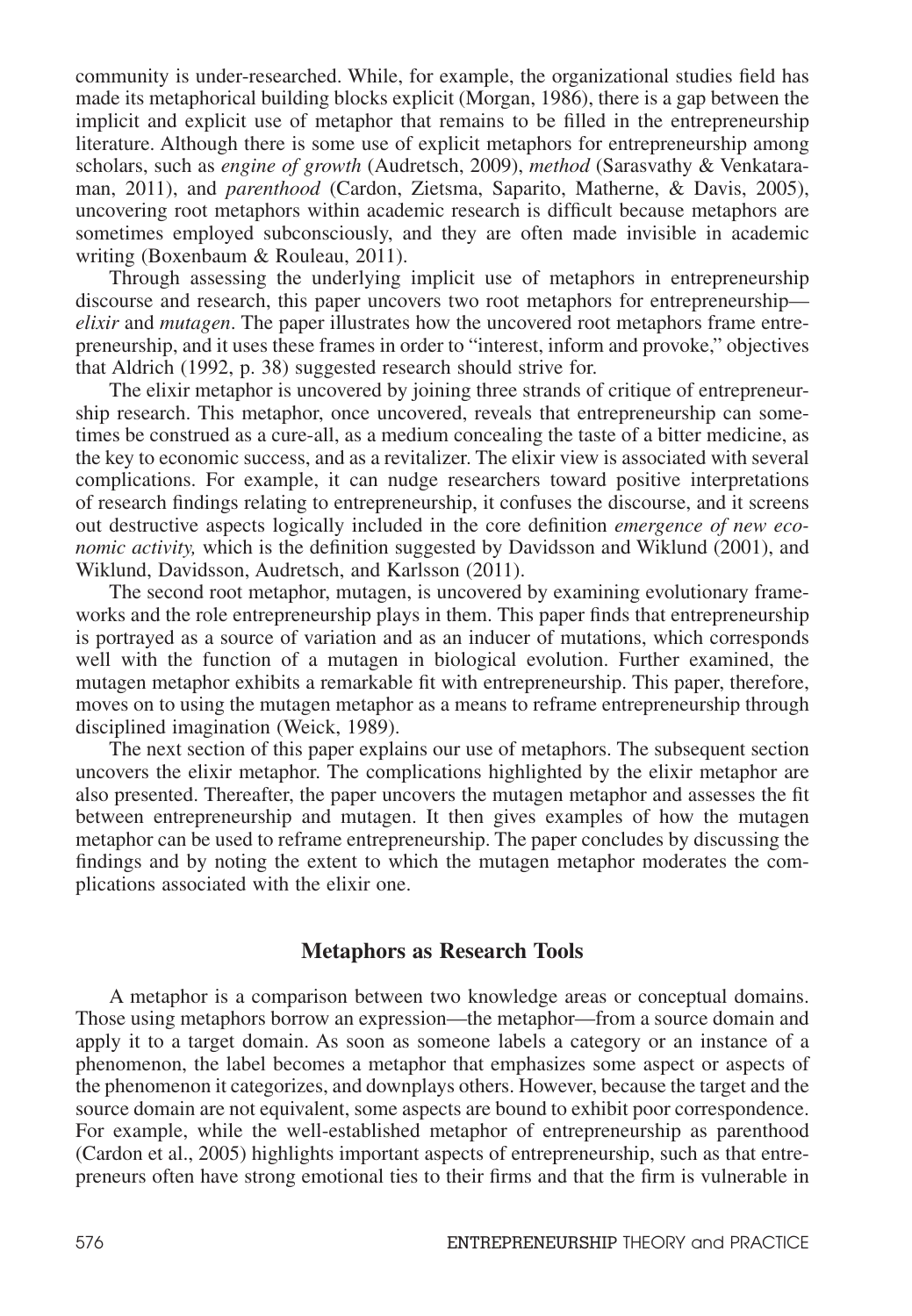the early stages, trying to draw far-reaching analogies between child upbringing and the relationship between entrepreneurs and firms would probably not be fruitful beyond some point. Furthermore, the parenthood metaphor could give rise to nonsensical transfer of meaning, for example, that it takes a man and a woman to start a firm. The possibility of such nonsensical transfer of meaning does not, however, mean that the analogies regarding emotional ties or vulnerability would become less valid.

Language is full of metaphors, explicitly or implicitly affecting how people understand the world they live in (Lakoff & Johnson, 1980). Metaphors can also be used to convey research results forcefully or as a pedagogical tool (Cornelissen, 2006; Czarniawska & Sköldberg, 1998; Weick, 1989). This tool is used also by entrepreneurship scholars. For example, Bygrave and Zacharakis (2011) start their successful textbook, which depicts a plant in the palms of two hands on its cover, as follows:

The green shoots of entrepreneurship give an economy its vitality. They give rise to new products and services, fresh applications for existing products and services, and new ways of doing business. Entrepreneurship stirs up the existing economic order and prunes out the dead wood. Established companies that fail to adapt to the changes cease to be competitive in the marketplace and go out of business. (p. vii)

This text is full of metaphorical language; it alludes to gardening, plants, creative destruction, and to evolution or survival of the fittest.

Increasingly, metaphors are viewed as useful research tools, which can be used systematically to conduct thought experiments and to *discipline imagination* (Cornelissen, 2006; Czarniawska & Sköldberg, 1998; Morgan, 1986; Palmer & Dunford, 1996; Weick, 1989). However, such use is not necessarily described or even acknowledged in academic journal articles (Boxenbaum & Rouleau, 2011).

There are entrepreneurship scholars who engage in metaphor research. Attempting to capture what it feels like to be an entrepreneur, Dodd (2002) collected metaphors used by North American entrepreneurs to describe entrepreneurship. Typically, these metaphors centered on discontinuity, and the joys and tribulations of the process of creation. In a similar study, Hyrsky (1999) explored metaphors employed by Northern Europeans to capture the essence of entrepreneurial activity. These metaphors tended either to present glorifying images or to convey negative, cynical, and downgrading undertones. As Dodd noted, these empirically grounded metaphors capture more emotional aspects than the models employed by researchers.

This paper follows up on the detached researcher perspective and concentrates on academic discourse on entrepreneurship. It also illustrates how the academic discourse is intertwined with that of policy makers. The paper strives to uncover root metaphors that can help us better understand and explore entrepreneurship. A root metaphor is a metaphor that captures a central idea around which a complex problem can be organized (Pepper, 1982). A root metaphor is applicable to a strain of research or subfield, not just to the work of a single researcher. However, no single metaphor captures everything, and root metaphors need not be mutually exclusive. In fact, previous research shows that theory development is often based upon multiple metaphors that interact in complex ways (Boxenbaum & Rouleau, 2011).

#### **Criteria for Identifying Useful Metaphors**

Weick (1989) and Cornelissen (2006) are among those who have tried to posit criteria for what makes a metaphor useful and valuable in research. Cornelissen uses the term *metaphorical blend* to denote the complex package of concepts and relations that people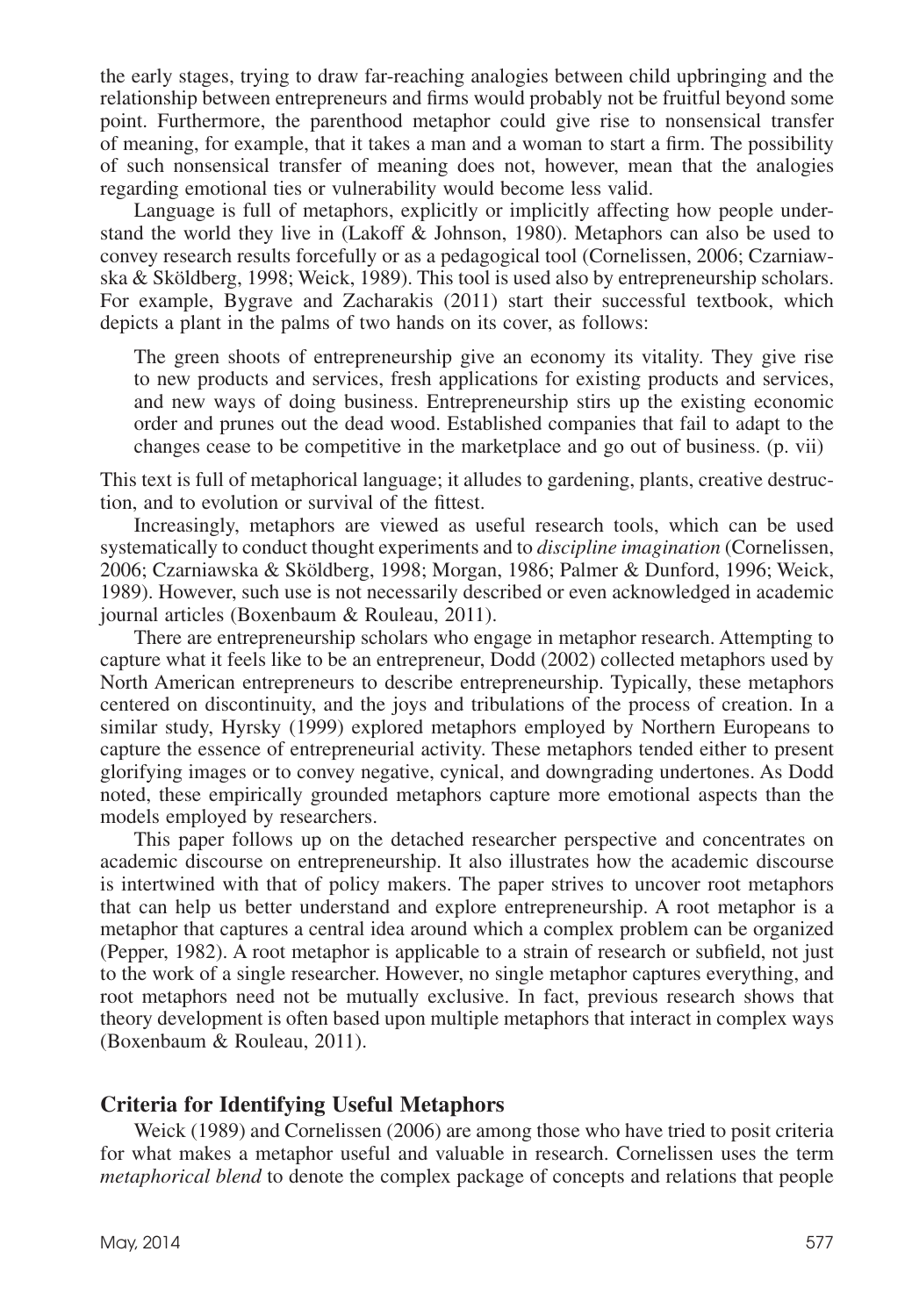| Principle                         | Definition                                                                                                                                       |
|-----------------------------------|--------------------------------------------------------------------------------------------------------------------------------------------------|
|                                   |                                                                                                                                                  |
| Integration principle             | That representations in the metaphorical blend can be manipulated as a single unit                                                               |
| Topology principle                | That relations in the metaphorical blend should match the relations of their counterparts in other<br>semantic domains                           |
| Web principle                     | That the representation in the metaphorical blend should maintain a relationship to the input target and<br>source concepts                      |
| Unpacking principle               | That, given a metaphorical blend, the interpreter should be able to infer the structure in relation to other<br>subjects and applications        |
| Good reason principle             | That there is pressure to attribute significance to elements in the metaphorical blend                                                           |
| Metonymic tightening<br>principle | That when metonymically related elements are projected into the metaphorical blend, there is pressure<br>to compress the "distance" between them |
| Distance principle                | That the target and source concepts need to come from semantically distant semantic domains                                                      |
| Concreteness principle            | That the source concept compared with the target is sufficiently concrete (rather than abstract) to be<br>understood and manipulated             |

# Optimality Principles of Metaphorical Imagination (Cornelissen, 2006, p. 1588)

rely on when applying a metaphor. *Blend* emphasizes that complex metaphors are developed through a process of composing, completing, and elaborating a set of concepts and relations that are inspired by a source domain to fit a target domain. To distinguish between more and less useful metaphors, Cornelissen, building on Fauconnier and Turner (1998), suggests the application of what he terms *optimality principles* of metaphorical imagination (see Table 1). These principles test the fit between the metaphor in its source domain and its application in the target domain. The *unpacking*, *concreteness*, *topology*, *metonymic tightening*, *integration*, and *web principles* combine to posit that well-known, concrete, source-domain concepts, which have a set of related traits that will allow the manipulation of important aspects of the target domain as a single unit, will facilitate the adoption of a metaphor and increase its usefulness as an analytic tool. Thus, when composing, completing, and elaborating metaphors, researchers should attempt to project easily graspable and logically coherent image structures from source to target, while avoiding the creation of image-schematic clashes between the blend and the target (Fauconnier & Turner). Partly in dissonance with this, Cornelissen, building on Weick, adds the *distance principle*, suggesting that a greater semantic distance between source and target domains is desirable, as it will increase the likelihood of novel findings. The *good reason principle* in Fauconnier and Turner recognizes that the interpreter will tend to find significance for each element in the blend; thus, this principle advises against the inclusion of aspects that do not entirely hold up to scrutiny or could lead the interpreter astray. Cornelissen extends this principle to suggest that the designer of a metaphor should strive to explore many aspects of the source domain, even ones that do not at first sight seem relevant, in order to see if they can meaningfully contribute to the metaphor and its capacity to reveal interesting aspects of the target domain. The good reason principle still advises against including connections that are too peripheral.

Weick (1989) suggested that the uncovering of useful metaphors starts with the generation of surprise; "that's interesting" signals a contradiction between preconceived notions and experience, providing a reason for further exploration. For metaphors found interesting, he advises that the researcher explore the theoretical, the narrative and the practical applicability, the beauty of the metaphors, and the associations to which they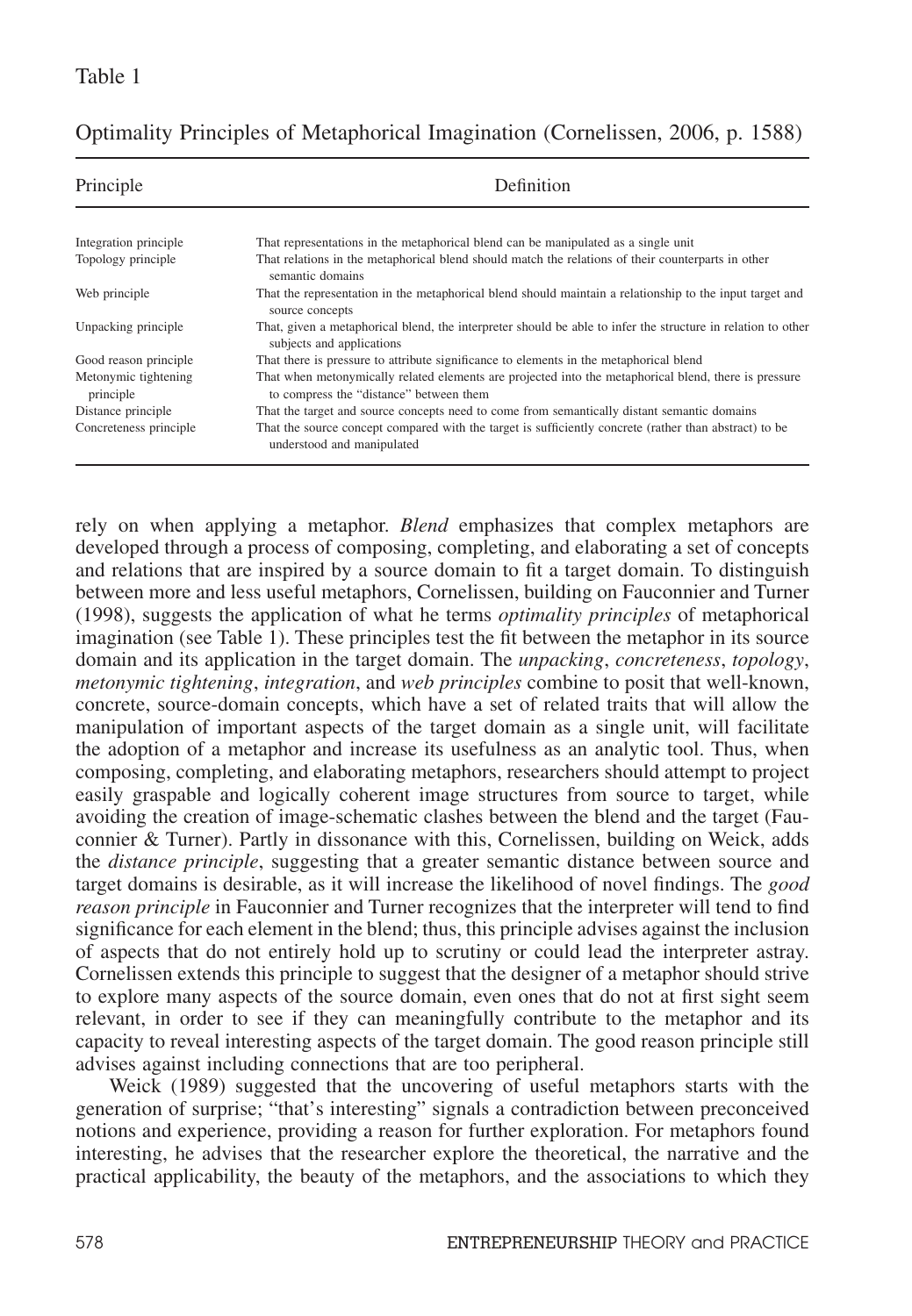give rise. According to Weick, using experience and imagination to explore possible metaphors in this way provides a fast, inexpensive, and potentially enlightening test bed for theory development. Metaphors that survive the test have a potential for contributing to the research field, where other researchers will continue testing them.

#### **Uncovering the Elixir and Mutagen Metaphors**

In our elaboration of metaphors, we have relied on both Weick (1989) and Cornelissen (2006). We have relied on what has caught our attention, and exploring aspects of fit between source and target domains arrived at metaphors that capture a number of interesting aspects of the target domain while still exhibiting a high degree of correspondence. The first metaphor, entrepreneurship as elixir, was uncovered through an iterative process, starting with the perception that there is a general tendency to view entrepreneurship as something inherently good. This perception was based on participation in the discourse of entrepreneurship in research seminars and entrepreneurship conferences. These experiences prompted us to scrutinize our own and others' underlying beliefs about the phenomenon, which in turn led us to conduct a literature review of critical views of entrepreneurship and entrepreneurship research. Structuring the critique, we identified several commonalities between the beliefs about entrepreneurship and the elixir concept. This line of reasoning is presented in the next section, Critique of Entrepreneurship Research—The Elixir Metaphor.

Having uncovered the elixir root metaphor, we searched for alternative metaphors within the entrepreneurship field. Although the use of explicit metaphors is often avoided in academic texts (Boxenbaum  $\&$  Rouleau, 2011), identifying the instances where they are used is not particularly difficult. Such instances, for example *green shoots* (Bygrave & Zacharakis, 2011), *road building* (Schumpeter, 1934/2008), or *engine of growth* (Audretsch, 2009), may represent expressions of deeper underlying assumptions, but to constitute root metaphors they must capture a larger and shared idea. Some established metaphors for entrepreneurship arguably qualify as root metaphors. For example, the idea of entrepreneurship as parenthood (Cardon et al., 2005) is shared by many scholars. It is associated with assumptions such as that new firms are fragile and in need of protection, and that entrepreneurs are emotionally tied to their ventures. Other examples include bricolage, with its focus on making do with whatever is at hand (Baker, Miner, & Eesley, 2003; Lévi-Strauss, 1966; Sarasvathy, 2001); opportunity exploitation, with its focus on identification and subsequent exploitation of opportunities (Shane, 2000; Shane & Venkataraman, 2000); and the notion that entrepreneurship is a mind-set or a method (Sarasvathy & Venkataraman, 2011). In our further search for root metaphors, we searched for metaphors with the potential to inspire research, and possibly also counterbalance the one-sidedly positive images associated with the elixir metaphor.

Evolution has already been identified as a root metaphor in organizational theory (Boxenbaum & Rouleau, 2011). The evolutionary metaphor is commonly associated with viewing organizations as organisms and routines as organizational genes (Nelson & Winter, 1982). However, the analogue to entrepreneurship in that metaphor has not been named. A literature review revealed that the mutagen metaphor has been present in research for a long time, although it has not been made explicit. The starting point for identifying the mutagen metaphor was Schumpeter's (1942/2008) idea of entrepreneurship as the cause of industrial mutations. The line of reasoning behind the mutagen metaphor is presented in the section Evolutionary Perspectives on Entrepreneurship—The Mutagen Metaphor.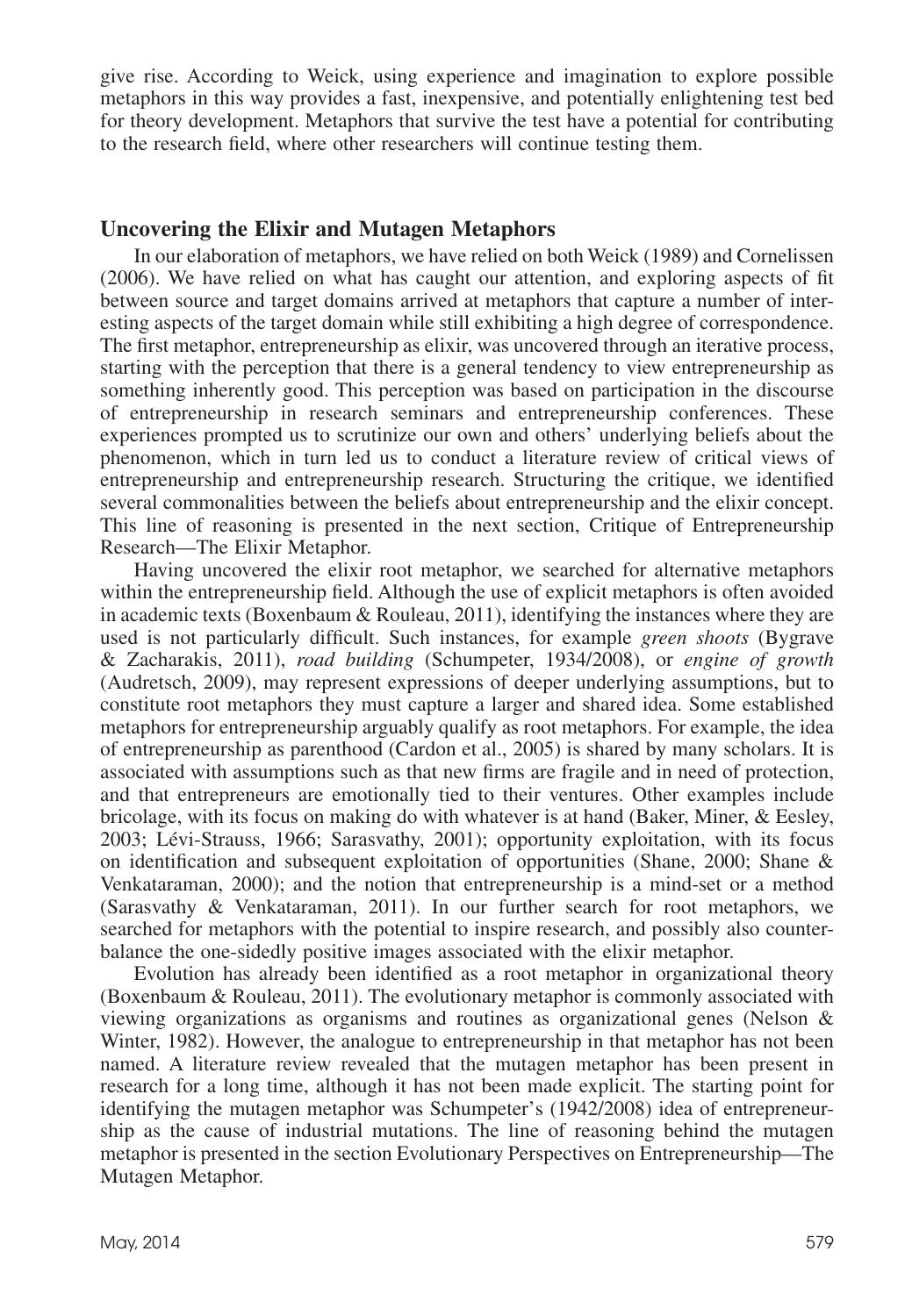To us, both the elixir and the mutagen metaphors, when applied to entrepreneurship research, possess the beauty of compact descriptions. However, the metaphors serve different purposes. While the elixir metaphor is presented as a compact description of a range of problematic aspects that entrepreneurship scholars should be mindful of in their research, the mutagen metaphor is presented not only as a counter-metaphor, but also as a candidate for inspiring future research and theory development.

## **Critique of Entrepreneurship Research—The Elixir Metaphor**

This section summarizes three strands of critique of entrepreneurship research that have surfaced as the entrepreneurship field has become established. The section uses these strands of critiques to establish the elixir metaphor, and then finishes by presenting some complications associated with viewing entrepreneurship as elixir.

The label *entrepreneurship* has moved far beyond business start-ups into contexts such as social, sustainable, public, and even criminal entrepreneurship (Baumol, 1990; Sarasvathy & Venkataraman, 2011; Webb, Tihanyi, Ireland, & Sirmon, 2009). Despite this diversity of types, the public policy communities are convinced of the merits of entrepreneurship (Acs, Audretsch, & Strom, 2009; Perren & Jennings, 2005). Moreover, there is a widespread belief that entrepreneurship is the solution to a wide variety of problems, bearing the promise of alleviating poverty and emancipating women (Mair & Martí, 2006), resolving global environmental challenges (Cohen & Winn, 2007; Dean & McMullen, 2007), creating socially better worlds (Johannisson, 2002), creating jobs and prosperity (Audretsch, 2009), and providing economic vitality (Bygrave & Zacharakis, 2011). Particularly, the latter views of entrepreneurship have resonated with policy makers, which is illustrated by this excerpt from a Swedish parliamentary motion:

Entrepreneurship is the foundation of prosperity. Entrepreneurship is the human force that creates new products, services, and jobs. Entrepreneurship also creates new ways to produce, communicate, consume, and organize life. . . . The importance of entrepreneurship and start-ups cannot, therefore, be overestimated. (Pålsson et al., 2004, "Den moderata," para 4, translated from Swedish by the authors)

Audretsch (2007) claimed that the wealth of regions depends on the entrepreneurial capital of their people, Wiklund (1999) that the wealth of businesses depends on their entrepreneurial orientation, and Quadrini (1999) that the wealth of individual people depends on how entrepreneurial they are. In short, the first strand of critique maintains that there is a tendency to view entrepreneurship as something inherently good (Wiklund) or even as a cure-all (Shane, 2008; Weiskopf & Steyaert, 2009).

Furthermore, it seems difficult to break with these positive views. Even critical scholars and scholars warning against overly positive views tend to fall back on viewing entrepreneurship as something inherently good. For example, Steyaert and Katz (2004) adopted a critical perspective of entrepreneurship and set out to break with one-sided conceptions of it; still they concluded, "indeed, the space of entrepreneurship in society is about nothing less than beauty" (p. 194).

Another example of the first strand of critique is Wiklund (1999), who warned against overly positive views of entrepreneurship, particularly those based on anecdotal evidence. However, as he found that longitudinal data supported a positive relationship between entrepreneurial orientation and firm performance, he concluded, "In light of this,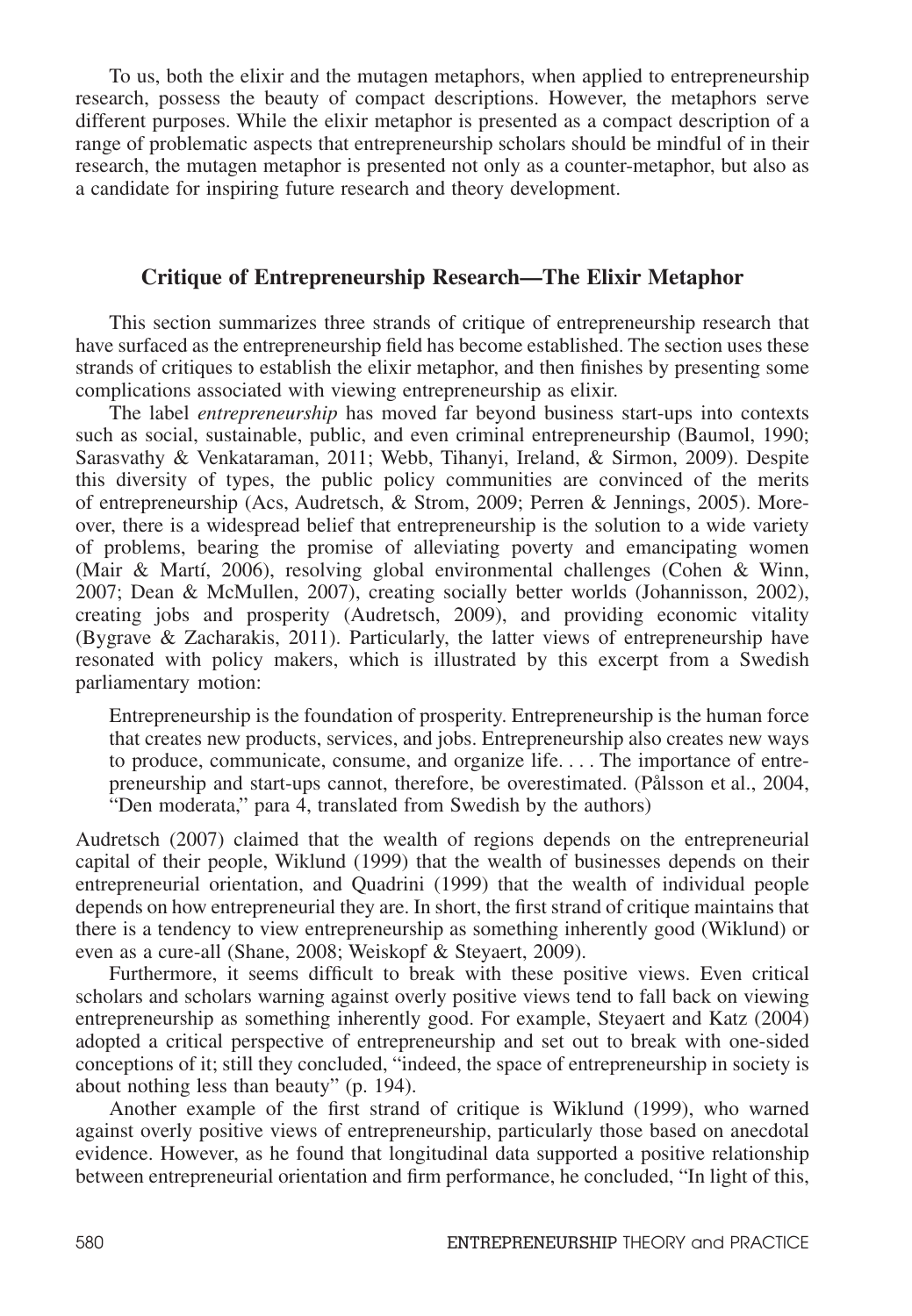anecdotal evidence about the advantages of entrepreneurship may be beneficial rather than counter-productive to the extent it causes small firms to favor [an entrepreneurial orientation]" (p. 44).

In addition, Wiklund (1999) found the positive relationship encouraging to entrepreneurship scholars, which suggests that they have an interest in finding positive aspects of entrepreneurship rather than negative. This is rather reasonable, even if it is seldom articulated. For example, as scholars have an interest in framing research so that it appeals to funding institutions, research highlighting the benefits of the studied phenomenon is helpful (Ogbor, 2000). In attracting funding, it is, furthermore, important to frame the research and the phenomenon in a discourse that harmonizes with the worldview and ideology of the funding institution (Ogbor).

This is intertwined with the second strand of critique of entrepreneurship research, namely that it is often framed in an economistic discourse (Steyaert & Katz, 2004), and is biased toward laissez-faire, neoliberal, and market-driven ideologies (Shane, 2008; Weiskopf & Steyaert, 2009). For example, since entrepreneurship is presented as inherently good and something policy makers desire (Perren & Jennings, 2005), laissez-faire policies can be justified by insisting that they are necessary "not to discourage entrepreneurship" (Chang, 2002, p. 541). In fact, Schumpeter (1942/2008, p. 134) suggested that the capitalist system depends on the proliferation of entrepreneurs, and that "the bourgeoisie therefore depends on the entrepreneur [. . .] and lives and will die with him." This is not confined to political rhetoric; some scholars are likewise advocating policies such as "deregulation, privatization and labor market flexibility" (Audretsch & Thurik, 2001, p. 269) based on their importance for fostering entrepreneurship.

In this regard, the political and the academic realms are not isolated from each other. For example, the then-president of the European Commission referred to Audretsch, Thurik, and other entrepreneurship scholars as he highlighted the importance of entrepreneurship and the need for labor market reforms to support it (Prodi, 2002). Audretsch (2009), in turn, referred to Prodi as he underlined the importance that policy makers ascribe to entrepreneurship.

The third strand of critique of entrepreneurship research maintains that the research nourishes a belief in a hidden secret of economic success (Weiskopf & Steyaert, 2009). This is manifested in the "search for the entrepreneur" (Weiskopf & Steyaert, p. 186). The hypothesis is that "the truth about entrepreneurship can be discovered with the help of appropriate scientific methods" (Weiskopf & Steyaert, p. 186). For example, Aldrich and Kenworthy (1999) explicitly addressed the question why uncovering the secret of successful entrepreneurs is so difficult, despite the fact that entrepreneurs are highly visible. They concluded that this knowledge is not only difficult to articulate, but it is also unlikely that any entrepreneurs who may have discovered the secret would share "their templates for success" (p. 30) with the rest of us, thus indicating a belief in such a secret. The secret is desirable since it promises great financial wealth (Shane, 2008). Indeed, some go further and claim that entrepreneurs can create something from nothing (Baker & Nelson, 2005; Ross, 1987; Schindehutte, Morris, & Allen, 2006).

To summarize, this section has identified three different strands of critique of entrepreneurship research: (1) that it portrays entrepreneurship as something inherently good or even a cure-all (Hjorth, Campbell, & Gartner, 2008; Shane, 2008; Weiskopf & Steyaert, 2009; Wiklund, 1999); (2) that it is intertwined with market-driven ideologies and used to motivate laissez-faire policies (Chang, 2002; Perren & Jennings, 2005; Steyaert & Katz, 2004; Weiskopf & Steyaert); and (3) that it nourishes a belief in a hidden secret of economic success (Weiskopf & Steyaert).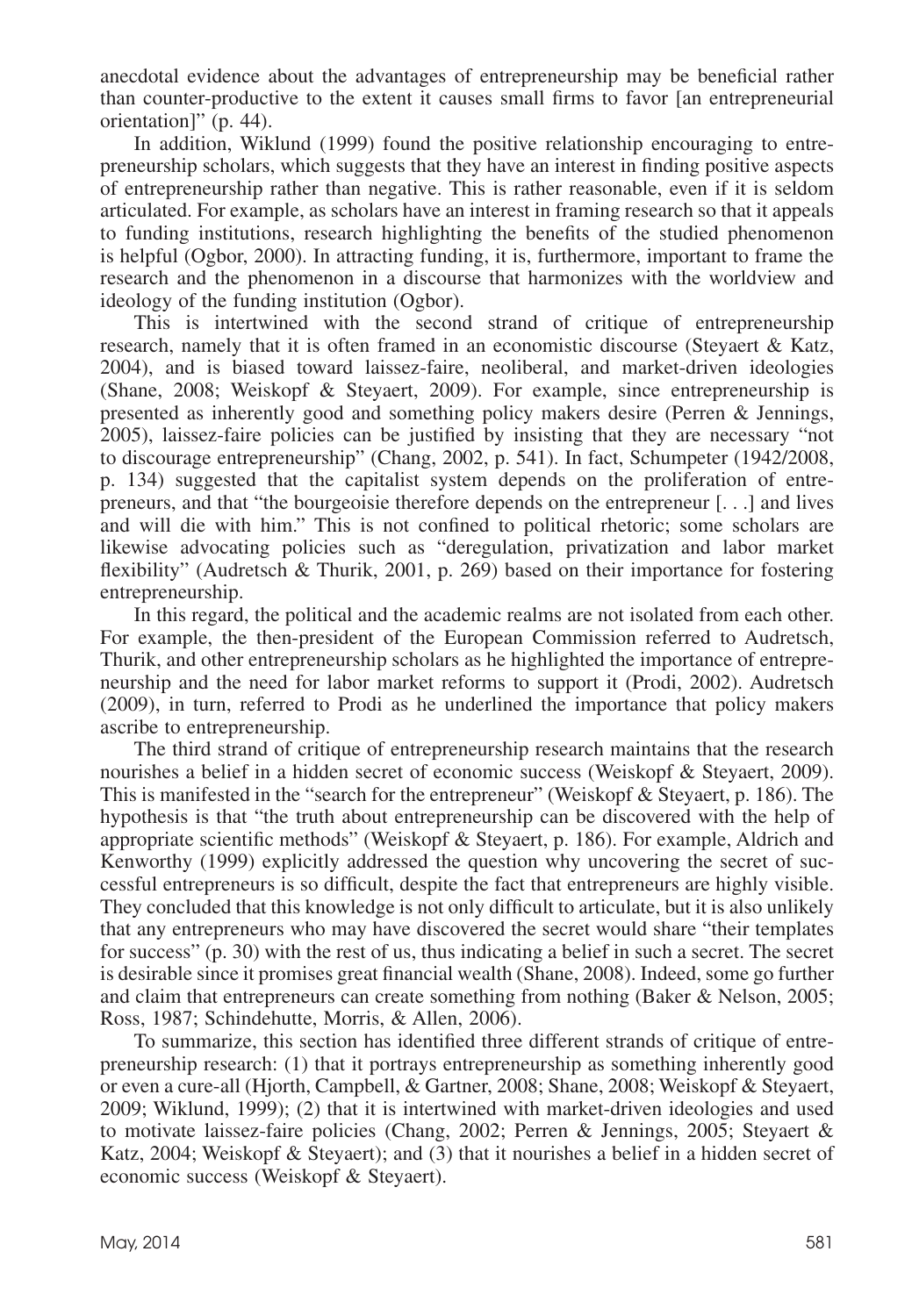These three strands of critique highlight aspects of entrepreneurship discourse that make entrepreneurship appear strikingly similar to an elixir, suggesting that this is a fitting metaphor. The term elixir has at least four different meanings according to dictionary definitions: It can refer to (1) a cure-all, (2) a sweet medium concealing the taste of a bitter medicine, (3) an alchemic preparation capable of transmuting base metals into gold, and (4) an alchemic potion that revitalizes or prolongs life.

The first three aspects of the elixir metaphor correspond to the three strands of critique identified in this section: entrepreneurship as a cure-all, as a medium concealing the taste of a bitter medicine (e.g., laissez-faire policies), and as the key to economic success. Even the fourth aspect of elixir can be found in entrepreneurship research. For example, Bygrave and Zacharakis (2011) claimed that entrepreneurship vitalizes the economy, and Gabrielsson (2007) identified numerous works that claim that corporate entrepreneurship revitalizes business organizations. Together, these aspects of entrepreneurship research contribute to what this paper terms the elixir metaphor for entrepreneurship. The elixir metaphor gives voice to some of the critiques of entrepreneurship research that have surfaced as the field has become established and as policy makers have been convinced of the merits of entrepreneurship.

#### **Some Complications of the Elixir View**

Root metaphors influence the way researchers create theoretical models and interpret empirical data. The elixir metaphor can, for example, nudge scholars who find a negative relationship between entrepreneurship and some desirable variable to view the finding as spurious or lead them to look for alternative explanations. An example of the latter is emphasizing non-pecuniary rewards for entrepreneurship when faced with data suggesting a negative relationship between individual entrepreneurial activity and income or wealth accumulation (Carter, 2011). In contrast, alternative explanations are not highlighted with the same intensity when the data suggest that entrepreneurs are financially better off (e.g., Quadrini, 1999). In fact, there seems to be a difference between the way entrepreneurship scholars and scholars outside the field portray the rewards for entrepreneurship (Carter).

Furthermore, the elixir view leads to a confused discourse. Talking about entrepreneurship as if it were something inherently good becomes problematic when some include illegal activities in their definitions (Baumol, 1990; Webb et al., 2009). However, simply excluding criminal activities does not justify the elixir view, as legal activities can also have negative effects on society (Davidsson & Wiklund, 2001; Shane, 2008). In addition, it is possible that some illegal economic activity can have positive effects on society (Webb et al.).

Even though entrepreneurship scholars identify subtypes of entrepreneurship for example, opportunity and necessity (Reynolds, Camp, Bygrave, Autio, & Hay, 2001; Reynolds et al., 2005), legal and illegal (Baumol, 1990; Webb et al., 2009), independent and corporate (Sharma & Chrisman, 1999), and social and commercial (Austin, Stevenson, & Wei-Skillern, 2006)—the generic term often screens out many of the activities logically included in the core definition *emergence of new economic activity*. This screening out of activities is commonly not articulated, but sometimes it is. For example, Johannisson (2002) associated entrepreneurship with:

creative organising and value creation where both the mode of organising (by spontaneity and passion) and the value created (socially better worlds) separates it from instrumental reason and resource efficiency, i.e. phenomena usually associated with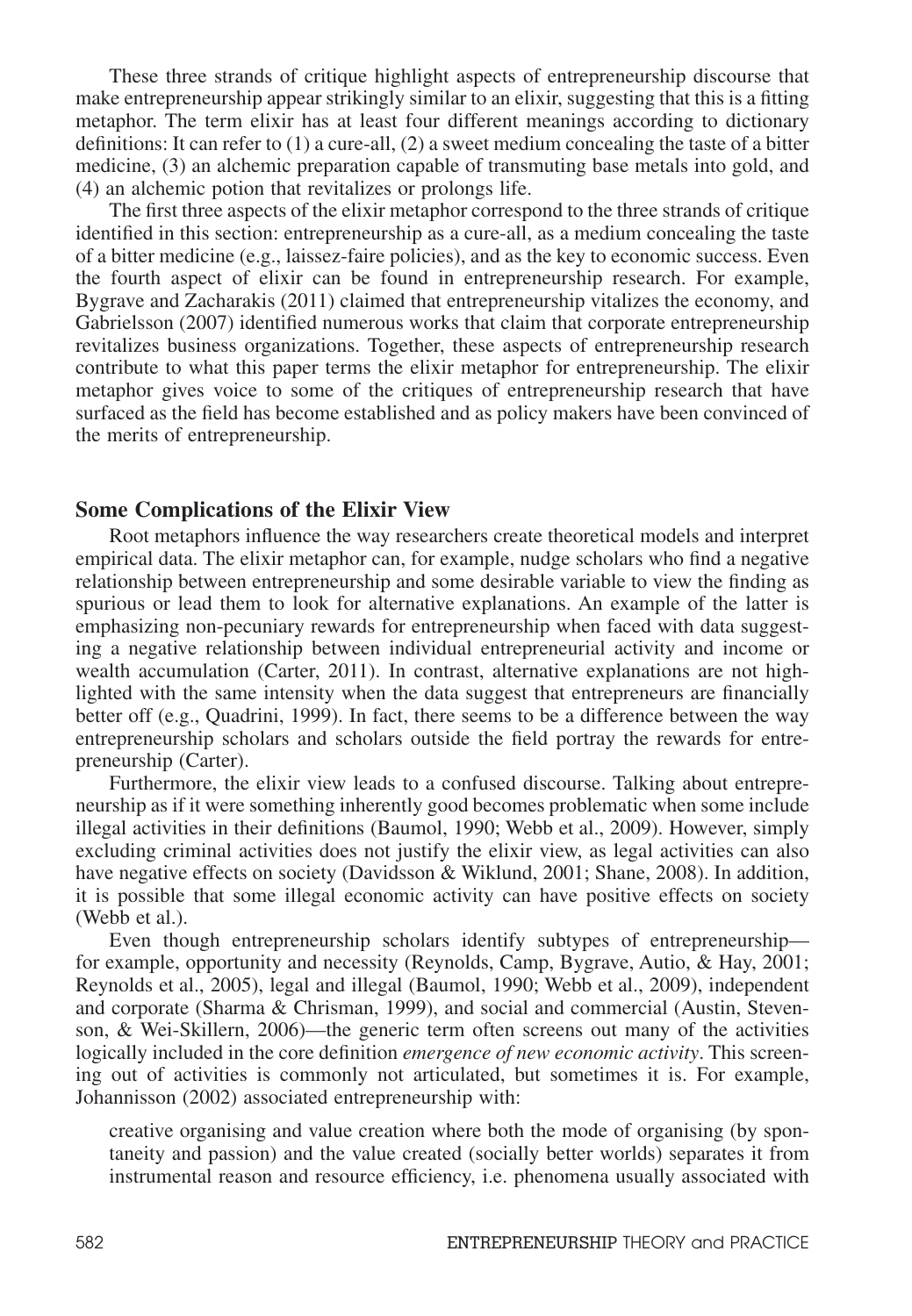management. I also exclude criminal, terrorist and further destructive activities, however creatively organised they may be. (p. 2)

How people define the entities that they study naturally affects what they find. If everything that is destructive is not entrepreneurship, then all entrepreneurship is either neutral or constructive. This invites the question, to whom is a behavior destructive? The evaluation of destructiveness in the social sciences is usually subjective, and it is possible to view most entrepreneurship as having both positive and negative consequences. Ford (to use Johannison's own example) brought cars to the masses, producing many positive effects but also vastly increasing carbon dioxide emissions.

The Pirate Bay is a more recent example of entrepreneurship having ambiguous consequences. It is an Internet site where the general public can post and follow links that direct users to chunks of another file, potentially allowing them to download it. This other file may be copyrighted, making the site a potential facilitator of copyright infringement. Some have claimed that its founders were great entrepreneurs who have instigated Schumpeterian creative destruction (Lewan, 2009). Others have viewed them as common criminals (Dagens Nyheter, 2009).

Following Johannisson's (2002) advice to exclude criminal activity while taking a current law view of what is criminal, The Pirate Bay would have been entrepreneurial when it first started, but would have ceased to be after the change in the law and the first court ruling. If the appeals court had upheld its founders' appeal, however, they would once again have become entrepreneurs. Reserving the word entrepreneurship for what people consider to be desirable innovativeness leads to the inclusion or exclusion based on changing opinions, and arbitrarily restricts the cases available for scholars to study.

In summary, the elixir metaphor is derived from a review of critiques of entrepreneurship research that has surfaced as the field has become established. It serves as a compact description of a range of problematic aspects entrepreneurship scholars should be mindful of in their research.

## **Evolutionary Perspectives on Entrepreneurship—The Mutagen Metaphor**

This section explores evolutionary frameworks and the role entrepreneurship plays in them. It finds that although the mutagen metaphor has influenced even the founding works of entrepreneurship literature, it has not been made explicit. Furthermore, it identifies a metaphorical blend that conforms to the optimality principles suggested by Cornelissen (2006).

The function of mutagens is intertwined with the principles of evolution. In fact, mutagens are defined by their tendency to induce variation in evolutionary processes (Gordo & Sousa, 2010; Parry & Parry, 2005). Evolution in a Darwinian sense requires variation, selection, and inheritance (Darwin, 1859/1962; Dawkins, 1976, 1986). When unmodified, the word tends to refer to biological evolution, but any system that exhibits variation, selection, and inheritance is evolving if the selection is systematic and persistent over time (Aldrich et al., 2008; Dawkins).

In the entrepreneurship literature, evolutionary perspectives have been established for a long time. In fact, the founding work of Schumpeter (1934/2008) has had a profound influence on evolutionary approaches to economics and organizational studies (cf. Aldrich & Ruef, 2006; Nelson & Winter, 1982). However, Schumpeter himself rejected an association with the charged concept of Darwinism (Sandberg, 2007). Nevertheless, in several cases, he used such evolutionary terminology as *mutation*, *element of chance*, *new combinations*, and the *survival of the fittest* (Schumpeter, 1942/2008, 1954/2006).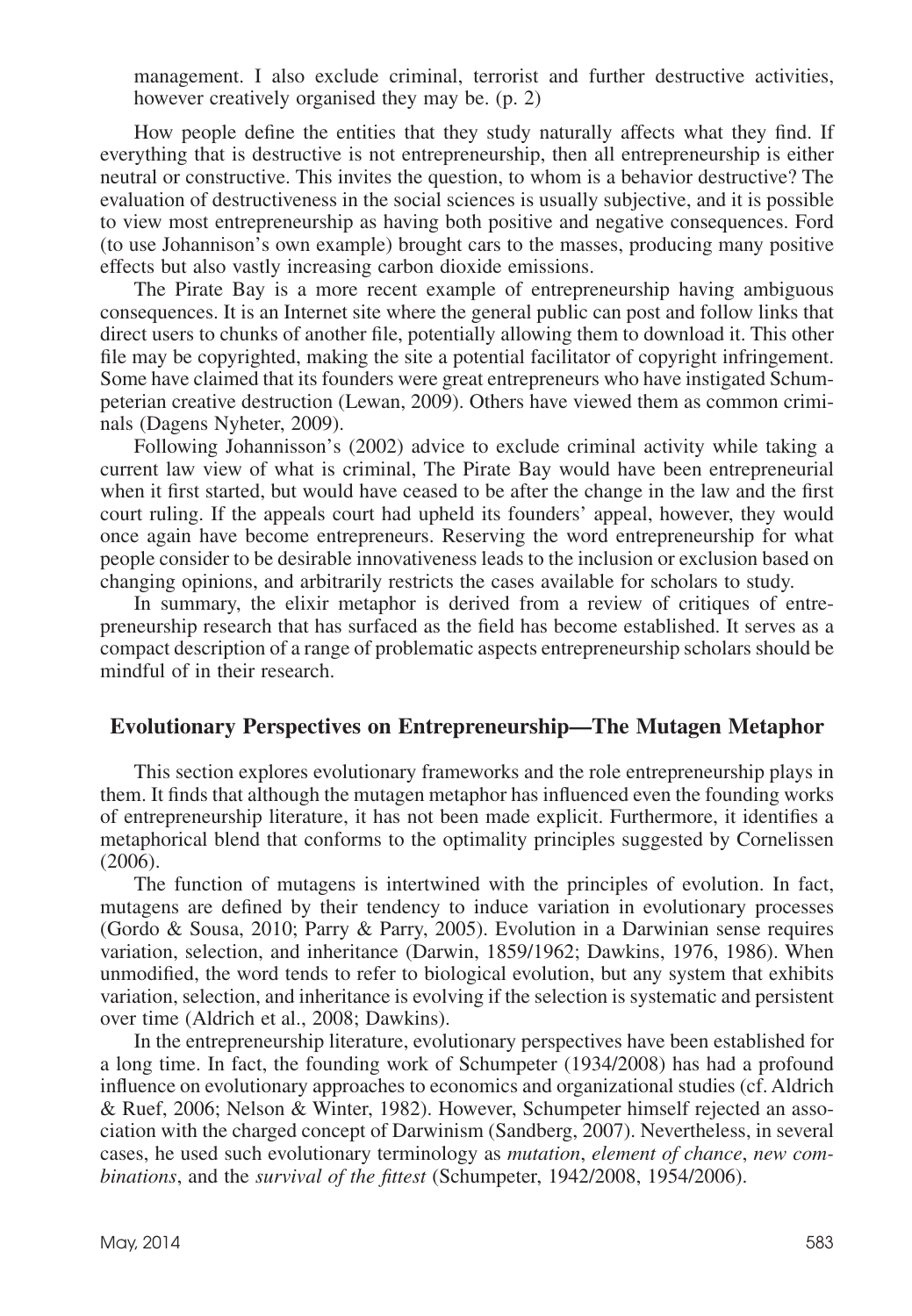Applying an evolutionary framework, Aldrich and Ruef (2006), building on Hannan and Freeman (1977), viewed entrepreneurship as a source of variation in organizational ecology. Whether the new variations that entrepreneurship creates live or die depends on how well they are adapted to their social, political, technical, and economic environments. Similarly, Breslin's (2008, p. 404) review of evolutionary approaches to entrepreneurship reveals that the role of entrepreneurship is often centered on inducing variations, which are subsequently exposed to selection forces. Gartner (1993, p. 236) provides a clear example of this, suggesting "that organizational emergence is, at its core, about variation. Each emerging organization is different from all previous organizations." He also emphasized that chance occurrences are the rule, not the exception in this process. In addition, McKelvey (2004, p. 330, emphasis added) points out that "[e]ntrepreneurship is about *creating blind variation*," where the environmental selection comes into play after the blind variation (i.e., mutation) has been created. Similar views, where entrepreneurship creates diversity and the environment weeds out what is dysfunctional, are well established (Anderson, 1999; Greenfield & Strickon, 1981; Sarasvathy, 2001).

In addition, some scholars have specifically claimed that entrepreneurs *create mutations*. Most notably, Schumpeter (1942/2008) claimed that entrepreneurs instigate creative destruction, which leads to industrial mutations. Another notable scholar sharing this view is Kenneth Arrow, who claimed that "in organized life . . . all sorts of mutations occur. These might be thought of as entrepreneurial efforts" (Sarasvathy, 2000, p. 14). Similarly, McKelvey (1998) claimed that "entrepreneurs generate novelties, mutations, new combinations, etc." Consequently, the idea that entrepreneurship is a source of blind variation and mutations is an idea that has influenced the thoughts of prominent economists and entrepreneurship scholars.

Seeing entrepreneurship as a source of variation, or more specifically as a source of mutations, makes entrepreneurship appear as if it were a mutagen, as mutagens are a source of mutations. Mutations, in turn, are the ultimate source of variation in biological evolution (Gordo & Sousa, 2010). Biological mutagens are such agents as ultraviolet light or radioactivity that have a tendency to induce or increase the frequency of genetic mutations (Parry & Parry, 2005). Conversely, geneticists talk about mutations as innovations (e.g., André & Godelle, 2006). The mutagen metaphor suggests that entrepreneurship is an inducer of variations in the basic building blocks of organizations. It also suggests that as an agent for such variation, entrepreneurship is myopic or even blind with regard to the viability and effects of its creations.

As demonstrated above, the mutagen metaphor of entrepreneurship has been present in research for a long time, although it has not been made explicit. Making the metaphor explicit makes it easier to identify the basic assumptions associated with it. Furthermore, it can potentially elucidate fruitful paths for entrepreneurship theory development. However, existence and use of a metaphor does not guarantee a good fit between the source and target domains (Fauconnier & Turner, 1998; Weick, 1989). This paper, therefore, proceeds to explore the extent to which a fit between the mutagen metaphor and entrepreneurship theory and empirical observations can be established.

#### **Fit Between Mutagen and Entrepreneurship**

In the following subsection, we demonstrate that the mutagen metaphor can serve as the basis for a metaphorical blend that satisfies all criteria for promising metaphors suggested by Cornelissen (2006) (see Table 1). The purpose of this subsection is to illustrate fit. Therefore, this paper adopts the well-established framework where organizations correspond to organisms, and social, political, technical, and economic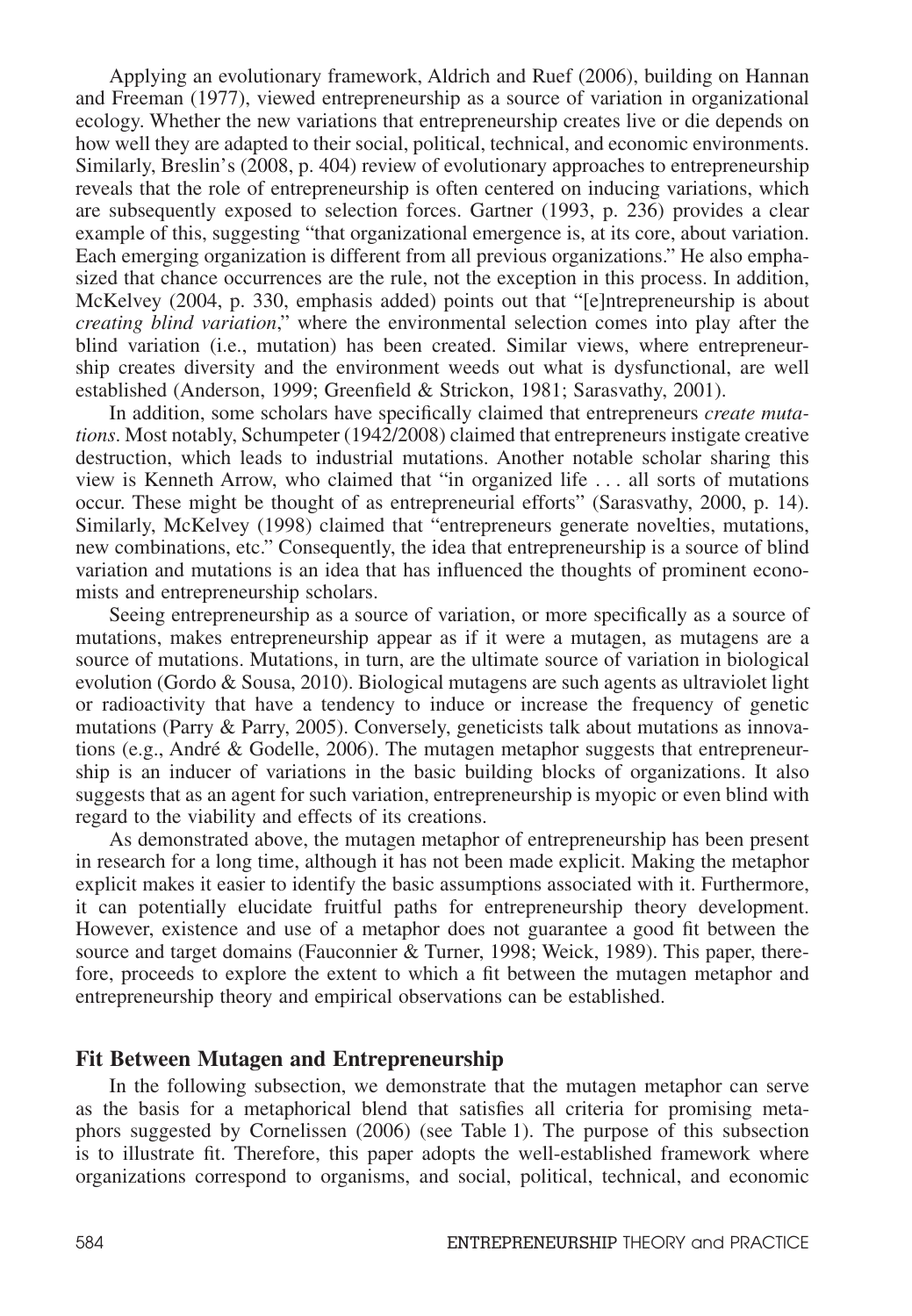environments constitute selection mechanisms (Aldrich & Ruef, 2006; Hannan & Freeman, 1977; Nelson & Winter, 1982). In order to establish a fit between the target and source domains, the metaphorical mutagen needs metaphorical organizational genes to mutate. Although many authors have provided candidates for such a unit (e.g., Dawkins, 1976; Hannan & Freeman; Marschak & Radner, 1972; Meyer & Rowan, 1977; Stinchcombe, 1965), the term *routine*, as popularized by Nelson and Winter, is now the established term for the organizational analogue to biological genes.

However, subsequent to Nelson and Winter's (1982) popularization, scholars have diverged on their conceptualizations of routines. Whereas empirical studies tend to emphasize that routines are manifested in behavioral regularities, theoretical work tends to view them as manifested in cognitive regularities (see Becker, 2004, for a review). Hodgson (2003) and Hodgson and Knudsen (2004) combined these two perspectives by claiming that routines are dispositions rather than behaviors. These dispositions involve memory, knowledge, habits, and organizational structures. This conceptualization of routines implies that new organizations are not blank slates, rather they get routines largely through combinations of the previous experiences of entrepreneurs, employees, customers, investors, and other stakeholders, and they include expectations about the behaviors of others and of ways of doing business (Bryant, 2012; Davidsson, Hunter, & Klofsten, 2006; Sarasvathy & Dew, 2005). In practice, new organizations adopt most of their routines from the population of organizations they join (Aldrich & Martinez, 2001). The cognitive regularities aspect of routines is central to inheritance processes. For organizational performance, however, the enactment of routines, the behavioral aspect, is what matters. Furthermore, enactment ingrains the ostensive aspect of routines, which is the disposition or the script (Feldman & Pentland, 2003). Therefore, compared with established organizations, the lack of a shared history in new organizations makes them more fertile ground for producing new routines.

Put in this framework, the mutagen metaphor emphasizes that as entrepreneurs create new organizations or engage in corporate entrepreneurship, they have a tendency to induce mutations in organizational routines. Routines, in turn, are related to the functioning of firms and the success of their products and services. In the biological realm, some mutations are beneficial to the survival of their carriers, but most are detrimental (Elena  $\&$ Sanjuán, 2005). This corresponds to newly established organizations having a lower survival rate than that of established ones, to project ideas not leading to projects, to innovative projects closing before completion or not being followed by the implementation of their innovative ideas or products, and to new products having high failure rates (Aldrich & Auster, 1986; Aldrich & Martinez, 2001).

One difference between biological mutations and entrepreneurial ones is that the former are unintentional and the latter often intentional. When mutagens change genes, they do so oblivious of any consequences, whereas entrepreneurs often plan and have intentions and visions. This raises the question of whether the entrepreneurial process is random enough for the mutagen metaphor to be valid.

Experience with incubator processes reveals that the viability of entrepreneurial initiatives is notably difficult to judge, even for experts, and is overwhelmingly stochastic, or subject to random factors and chance, which makes picking those that are likely to succeed particularly difficult (Aldrich & Auster, 1986). Despite common views of entrepreneurship as a deliberate process intended to create value, it is difficult to find factors predicting its outcomes. Entrepreneurship research's survival bias emphasizes the predictable aspects of entrepreneurship by tending to study samples of surviving entrepreneurs (Aldrich, 1990; Aldrich & Martinez, 2001). *Post hoc* sensemaking, furthermore, downplays the unpredictability associated with the journey into Knightian uncertainty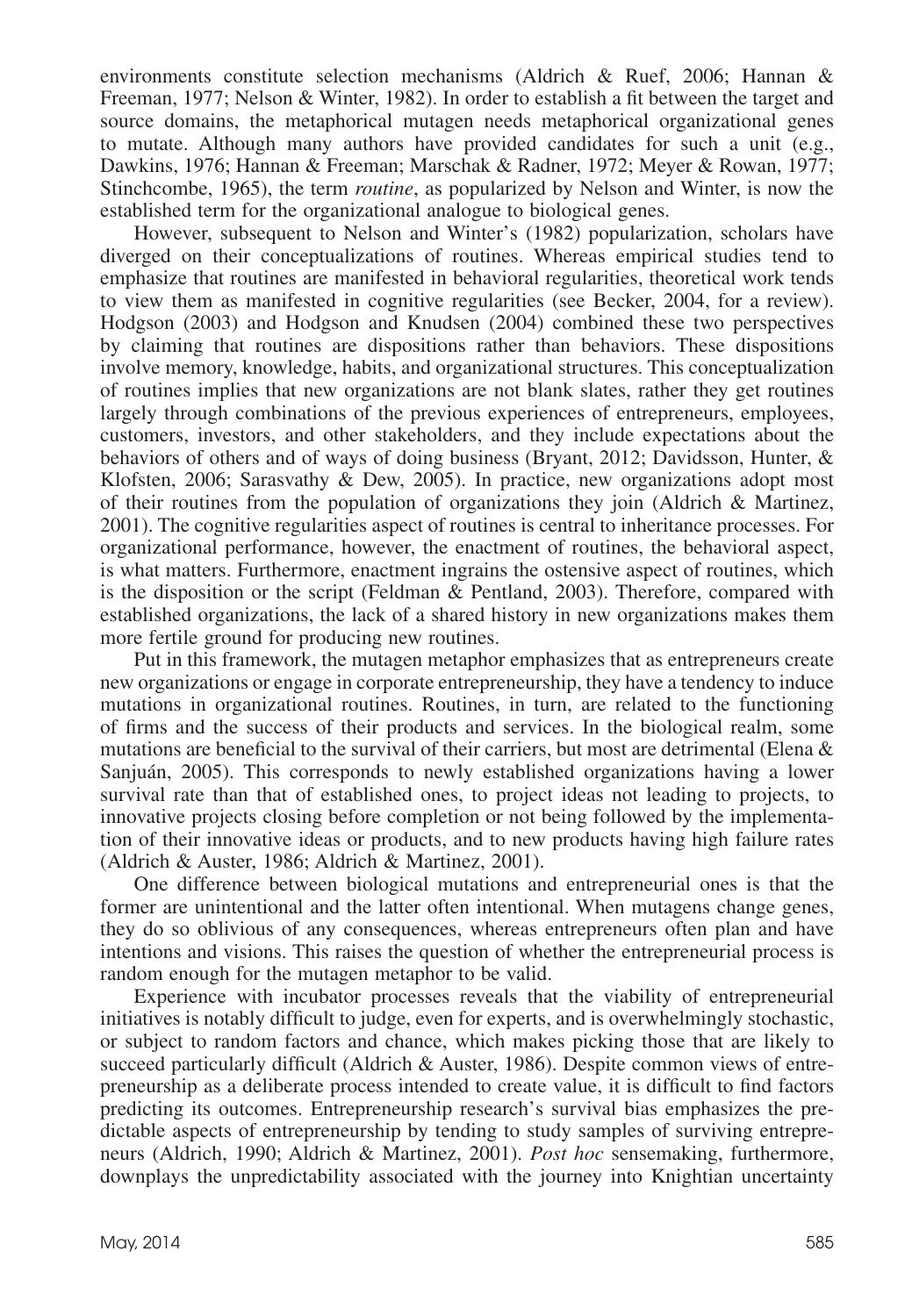(Knight, 1921/2002), as hindsight enables analysts to imagine and present a deliberate route for each specific case (Gartner, 1993; Weick, 1995).

In addition, an empirical approach to entrepreneurial success reveals many findings that do not support the view of entrepreneurship as a deliberate, reasoned, and predictable process. For example, start-up rates are not higher in attractive industries than unattractive ones; rather, the opposite seems to be the case (Shane, 2008). Entrepreneurs, defined as those who create organizations, tend to earn less but work more than they would have done as employees (Carter, 2011; Shane). Furthermore, although planning has been found to improve the survival rate of entrepreneurial ventures, the merits of planning are debated (Brinckmann, Grichnik, & Kapsa, 2010), and a recent study following 623 nascent entrepreneurs during a 6-year period "found no evidence that planning activities supported enterprise development" (Honig & Samuelsson, 2012, p. 381). Nevertheless, even if some entrepreneurs have the ability to identify opportunities (Shane & Venkataraman, 2000) and to plan for their exploitation, they are still constrained by other parties, such as partners, colleagues, customers, and investors (Davidsson et al., 2006; Latour, 1996; Sarasvathy & Dew, 2005), and tend to improvise. Therefore, viewed from a distance, many of the characteristics of entrepreneurship appear to be more random than deliberate, predictable, and planned.

Returning to Cornelissen's (2006) criteria for promising metaphors (see Table 1), the integration, topology, web, and metonymic tightening principles refer to the extent to which the metaphor draws on the source domain to construct a useful package of related concepts with applicability to the target domain. The mutagen metaphorical blend presented above does that by incorporating mutagen, gene, mutation, etc., and the relationships between these concepts—all of them meaningfully applicable to the entrepreneurship field.

The unpacking principle suggests that in order for a metaphor to serve a communicative purpose, it should be familiar to the intended reader, and the concreteness principle suggests that concrete metaphors are easier to grasp and to use than abstract ones. Mutagens and mutations can be expected to be part of general knowledge and to be concrete enough to allow readers to start thinking about parallels and grasp the use of the metaphor in its target domain.

The good reason principle encourages the exploration of the applicability of all the metaphor's attributes to the target domain. Thus, we have moved from mutation (innovation or deviation), to mutagen (entrepreneurship), to gene (routine), to inheritance (replication of routines), and to organism (organization), finding interesting correspondences as we have considered a widening range of attributes from the source domain.

The distance principle, finally, suggests that more novel insights can be gained from metaphors with a large rather than small distance between source and target domains. Biology is a domain distant from entrepreneurship. Therefore, the mutagen metaphor conforms to all eight optimality principles proposed by Cornelissen (2006), suggesting that it is a viable candidate for conceptual and theoretical development.

In summary, entrepreneurship shares many of the characteristics of mutagens, particularly that both induce changes to the established ways of organizing (organism traits and business routines, respectively), where the viability of each mutation is unknown at its outset. A mutagen creates blind variations, some viable but mostly non-viable. Some entrepreneurial initiatives do survive, of course, and some even become new norms for how to conduct business or other activities. Others fail quickly or in the short-to-medium term in a manner similar to the survival or demise of mutated traits in biological evolution. The mutagen metaphor of entrepreneurship is compatible with views of entrepreneurship proposed by some well-established mainstream and critical scholars, such as that it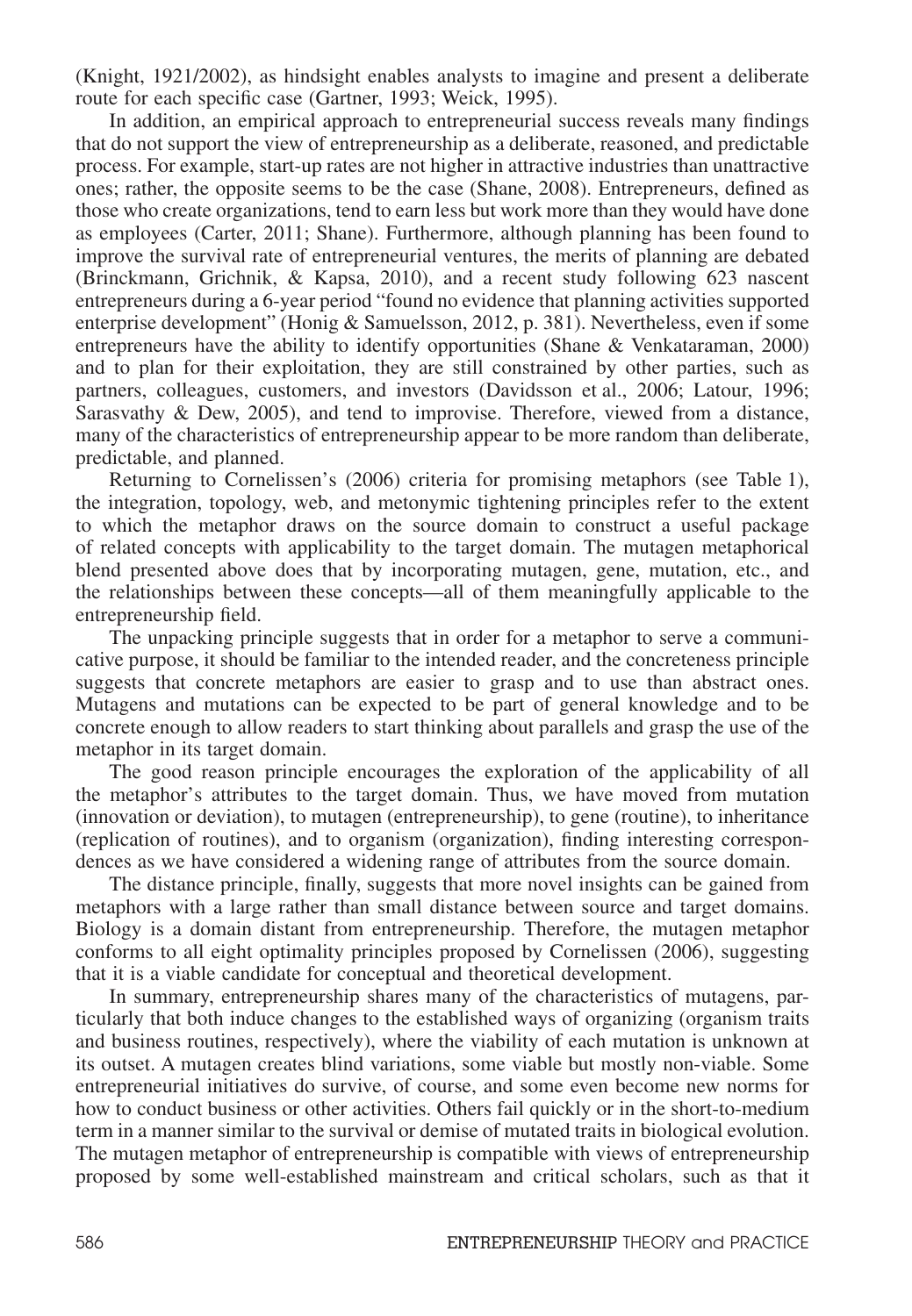involves organizing, creative organizing, or the breaking of habits and norms (Gartner, 2001; Johannisson, 2002; Weiskopf & Steyaert, 2009), and by doing so entrepreneurship assembles, dismantles, and reassembles such things as materials and ideas (Weiskopf & Steyaert), and as a result creates new combinations (Schumpeter, 1934/2008). Entrepreneurship is associated with myopic purposefulness that induces random variations (Gartner, 1993; cf. Aldrich, 2011). Furthermore, entrepreneurship can take place while organizations are being founded (Gartner, 1989) or in established organizations (Sharma & Chrisman, 1999).

# **Reframing Entrepreneurship Using the Mutagen Metaphor**

The previous section has established the existence of the mutagen metaphor and has shown a metaphorical blend that can satisfy all of the optimality principles suggested by Cornelissen (2006). This section goes on to illustrate how the mutagen metaphor, through disciplined imagination, can be used to reframe previous interpretations of entrepreneurship and its role in the evolution of organizations.

#### **Reframing Existing Conceptualizations of Entrepreneurship**

Arguably, the establishment of new economic activity is intertwined with the establishment of new routines. The role of entrepreneurship in changes to routines depends on how one conceptualizes entrepreneurship. Aldrich and Ruef (2006, p. 63) highlight four major interpretations of entrepreneurship—that entrepreneurship should be seen as (1) high growth ventures, (2) innovative ventures, (3) recognition and exploitation of opportunities, and (4) the creation of new organizations. According to all of these views, entrepreneurship will tend to create new routines. However, the mutagen metaphor could be used to reframe all of these interpretations of entrepreneurship.

In regard to the interpretation of entrepreneurship as high growth ventures, the mutagen metaphor reframes what constitutes high growth. Specifically, the mutagen metaphor suggests that focus should be transferred from the financial performance of a firm to the creation and spread of the new routines and practices, within and outside of the organization of origin (cf. Dawkins, 1976). Although firms may go into liquidation, entrepreneurs can persist with some of their routines in other firms (Sarasvathy, 2004), and some routines might live on in other organizations that have imitated them. The fate of a routine is, therefore, only to some extent interlinked with the fate of the organization in which it originates. Therefore, the mutagen metaphor also encourages the consideration of the question, what is left when an organization is gone?

Turning to the second interpretation—entrepreneurship as creating innovations—the mutagen metaphor rejects the positive connotation that innovation has. Innovation is often defined as something new and useful (cf. pro-innovation bias, Abrahamson, 1991; Rogers, 2003). The mutagen metaphor, in contrast, highlights the deviant nature of entrepreneurship, where only some deviations (i.e., mutations) are fruitful, others have limited effects and yet others are detrimental. Thus, the mutagen metaphor emphasizes that the outcomes of entrepreneurship are not inherently good, and viability does not imply desirability. In fact, some practices may spread quickly between organizations, without necessarily improving the efficiency or effectiveness of the adopting organizations (Abrahamson; Nelson, Peterhansl, & Sampat, 2004). Furthermore, routines do not have the same effects in all organizations. The mutagen metaphor suggests why this is not the case. Although it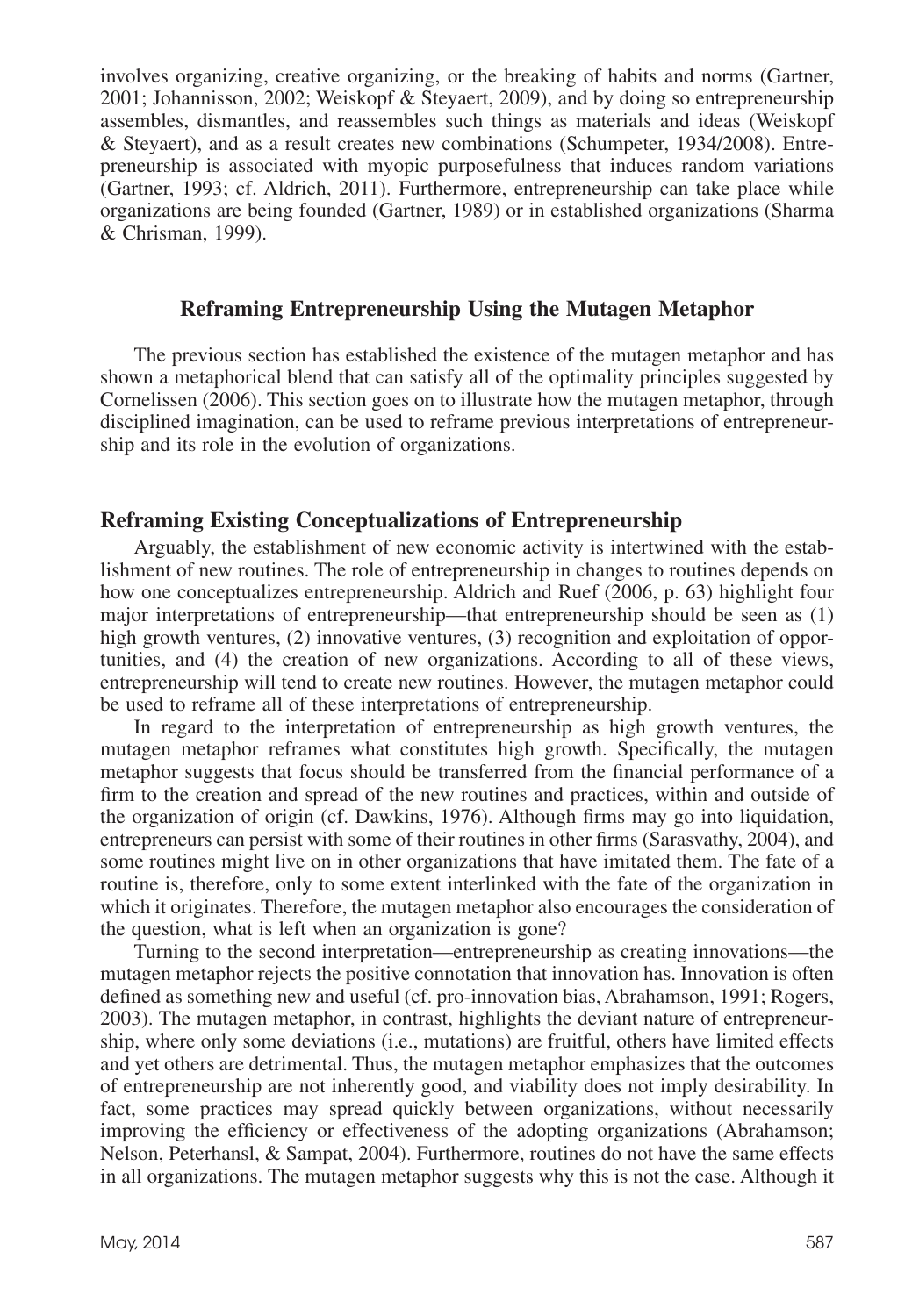is common to say "a gene for something," most complex traits depend on genes in interaction, the so-called epistasis (Wilson, 2005).

Regarding entrepreneurship as the recognition and exploitation of opportunity, the mutagen metaphor is compatible with the view that opportunities may exist in the environment (which would allow the mutation to survive and perhaps replicate). However, the metaphor, with its emphasis on blind variation, is pessimistic about entrepreneurs' abilities to perceive, let alone act to predictably exploit, opportunities. The mutagen metaphor suggests that the successful exploitations of opportunities are the result of myopic guesses or chance events rather than opportunity recognition. Therefore, even remarkable successes leading to the formation of new industries do not require inferring that entrepreneurs are more knowledgeable or have abilities different in kind or even degree to those of non-entrepreneurs (cf. Cosgel, 1996; Jones & Spicer, 2005).

Lastly, although the interpretation of entrepreneurship as the creation of new organizations may give an impression of radical newness, the mutagen metaphor emphasizes that even new organizations inherit most routines from the populations they join. Nevertheless, many new firms develop some new routines, either as a deliberate process or as a random error in an attempt at replicating existing ones. Consequently, the mutagen metaphor suggests that entrepreneurship scholars should focus not only on what is new, but also on what is replicated in organizations that are innovative (or deviant). Arguably, previous experiences are important in replicating routines (Klepper, 2002, 2011). However, rather than viewing previous experience as unambiguously beneficial, the mutagen metaphor suggests that prior experiences may impede attempts to deviate from current practices. Therefore, many of the sources of inertia identified in existing organizations (e.g., Boeker, 1989; Cohen & Levinthal, 1990; Giddens, 1984; Hannan & Freeman, 1977; Tushman & Anderson, 1986) are applicable, through mechanisms of inheritance, also in founding processes. The imprinting process in new firms is, therefore, a promising area for future research (Bryant, 2012).

# **Reframing the Role of Entrepreneurship in the Evolution of Organizations**

This subsection reviews different sources of new routines in organizations, and then discusses what roles the mutagen metaphor suggests entrepreneurship play in the evolution of organizations.

Hannan and Freeman (1977) contrasted two stylized mechanisms by which populations of organizations evolve. The first mechanism is the strategic adaptation of organizations to fit the environment. The second mechanism is the selection of the best adapted organizations by the environment. They argued that established organizations tend to be constrained by structural inertia, which limits their possibilities to adapt to the environment. Therefore, they argued, the appearance of adaptation could be caused largely by the selection of the best adapted organizations in a given environment. In their framework, new organizations are the primary source of variation from which the environment selects. However, all variation does not emanate from actions of founders or managers. An alternative explanation for the adaptation of organizations is provided by the literature on dynamic capabilities. This literature suggests that organizations may change routines in routinized ways through meta-routines (Adler, Goldoftas, & Levine, 1999; Winter, 2003). Furthermore, routines can change randomly, as when a key employee suddenly resigns and the remaining staff need to find new ways of working to fill the gap (Nelson  $\&$ Winter, 1982). In addition, routines are sometimes mutated in attempts to imitate successful organizations, to follow influential people's normative advice, or as organizations expand (Abrahamson, 1991, 1996; Aldrich & Ruef, 2006; DiMaggio & Powell, 1983;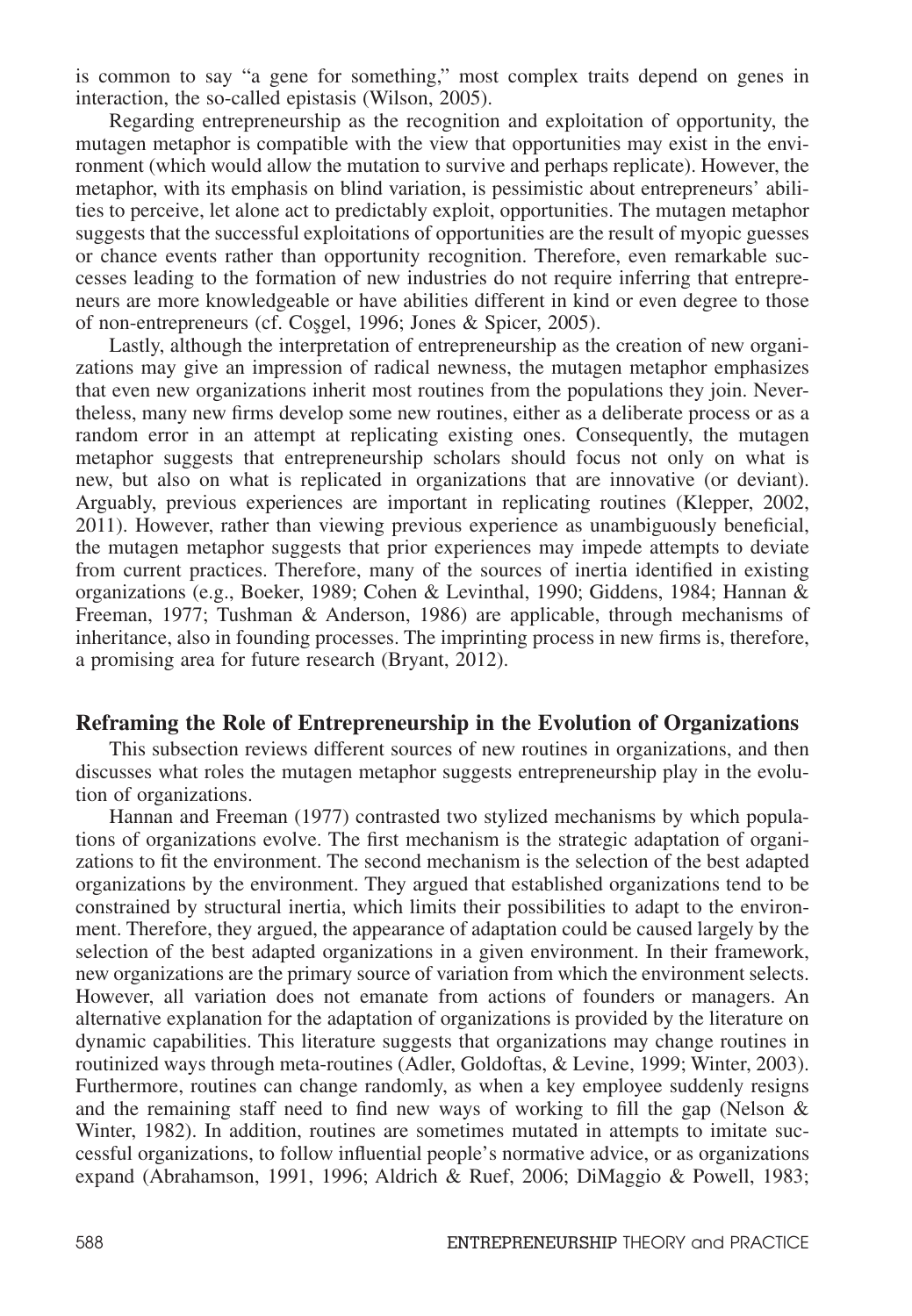Feldman & Pentland, 2003). Thus, the literature suggests that new routines are created by deliberate action by people in new and established organizations, by meta-routines, and by unintended changes to existing routines as they are enacted or imitated.

Because meta-routines and incremental changes can create new routines, identifiable entrepreneurs are not a prerequisite for the creation of new economic activity (cf. Schumpeter, 1942/2008). Accordingly, organizational founders do not always play the main role in the emergence of new economic activity (cf. Baumol, 1968). Is there then something that separates entrepreneurship from accidental changes to routines caused by someone leaving their job (Nelson & Winter, 1982), or the routinized changes to routines often involved in product development (Winter, 2003)? The mutagen metaphor suggests that entrepreneurship can be interpreted as the deliberate and non-routine attempt at creating routines with the aim of creating new economic activity. In doing so, entrepreneurs break habits, norms, and routines, and create new ones. In this interpretation, entrepreneurship is distinct from the routinized creation of new routines as well as from accidental changes to routines as they are being enacted. Entrepreneurship can take place in new as well as established organizations, and in capitalist as well as other types of societies. By this interpretation, entrepreneurship plays a distinct role in creating the new variations that are necessary for long-term evolution of organizations, both in the creation of new organizations and in the adaptation of existing ones. This interpretation shifts the focus from the question of whether adaptation or selection is the most important factor in the evolution of organizations (Aldrich & Ruef, 2006; Hannan & Freeman, 1977), to the relative importance of different sources of variation and their accuracy.

In contrast to both the routinized and accidental changes of routines, the interpretation of entrepreneurship as the deliberate attempt at creating new routines is associated with agency. Despite emphasizing that previous experiences may constrain entrepreneurial choice, the mutagen interpretation contrasts with the view that entrepreneurship is driven by conformist non-decisions (Meyer, 2008). However, it does not depict entrepreneurship as driven by what Meyer refers to as fully autonomous rationalized actors either. Rather, the mutagen interpretation depicts entrepreneurship as blind or myopic non-conformism, which generates variations that enable change.

#### **Reframing Desirable Levels of Entrepreneurship**

If newness is regarded as something generally valuable, it could be expected that higher mutation rates would always be preferred to lower ones. However, in biological research, the concept that mutation rates can be too high is well established (Elena & Sanjuán, 2005; Gordo & Sousa, 2010; Sanjuán & Domingo-Calap, 2011). The reason is that organisms are generally well adapted to their environment, and thus the number of mutations that decrease fitness is much larger than the number of those that increase it. The value of mutations derives from the variation that can help a population adapt to changes in the environment. When changes to the environment occur, a low rate of mutation generally implies slow adaptation, and as the rate increases, so does adaptation. However, mutation rates can reach levels where adaptation is thwarted due to the accumulation of detrimental mutations that are not weeded out. In the ideal condition that a population is optimally adapted to the environment, no levels of mutation would improve fitness. Consequently, a mutagen in itself is not sufficient for systematic evolution (although drift can occur, Whitlock & Phillips, 2001). The selective pressure, weeding out the less fit from the more fit, plays an important role. In evolutionary theory, this is discussed in terms of the breadth of the fitness peak occupied by the population. A narrow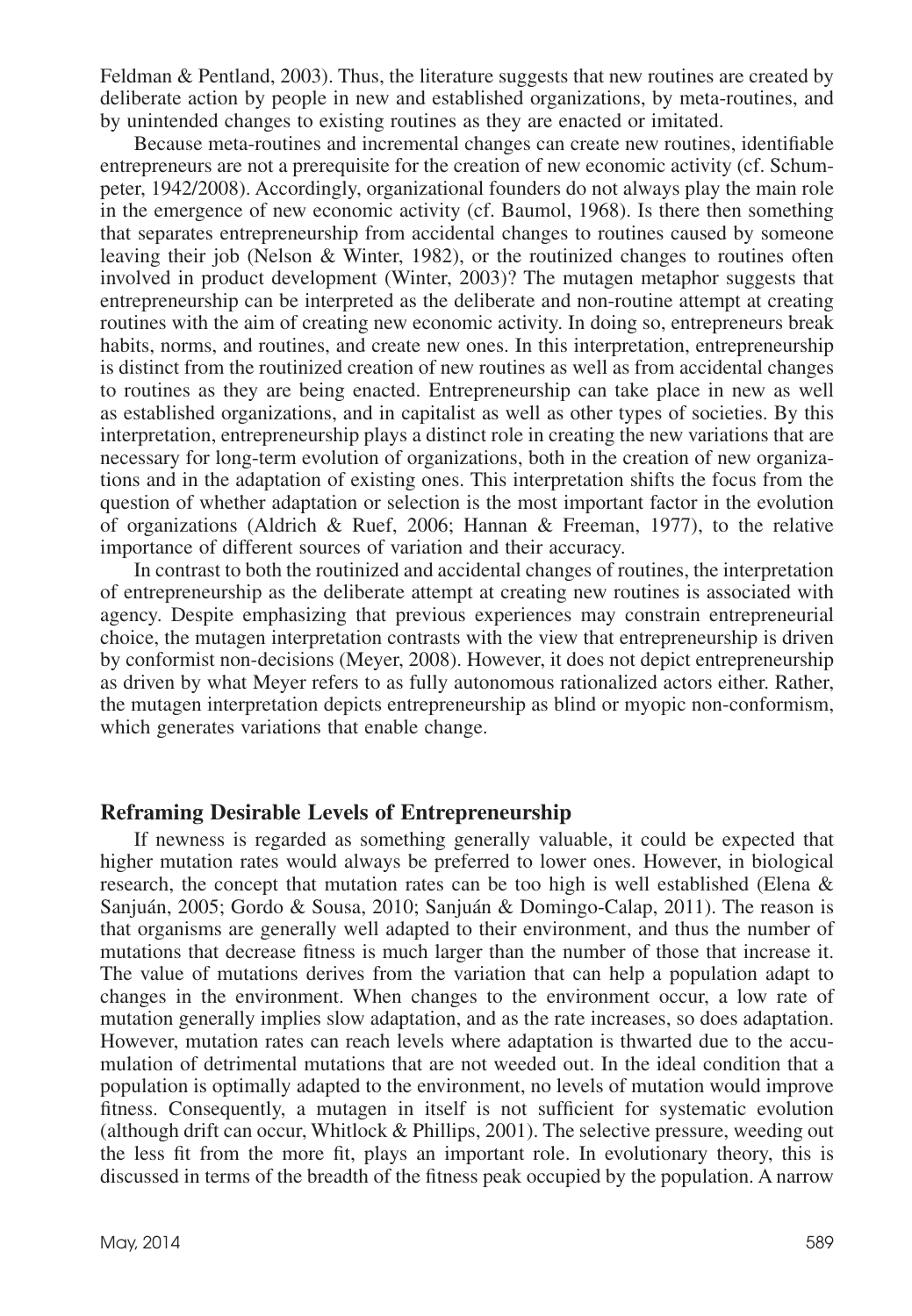fitness peak would mean that deleterious changes would be strongly selected against, while a broader peak would mean that a broader range of deleterious changes could survive (Elena & Sanjuán).

Viewing entrepreneurship as an organizational mutagen therefore suggests that (1) evolution of organizations is not just dependent on the level of entrepreneurship but also on what is selected and how strongly; (2) in particular, more entrepreneurship does not always lead to faster adaptation given a selective pressure; and (3) changes in the environment, which in turn change what contributes to fitness, generally increase the marginal benefit of entrepreneurship (until adaptation has occurred).

This has implications for our prospect for understanding the relationship between entrepreneurship and economic growth at a societal level. The mutagen metaphor of entrepreneurship implies that our chances of understanding this relationship are low. The reason is that, given the assumption that adaptation to the environment contributes to economic growth, optimal levels of entrepreneurship depend on many elusive factors that are likely to change over time. Evolutionary patterns, for example, are likely to be different for different industries. It is impossible to know how far an industry is from its local optimum, and even if knowing this were possible, such optima are likely to change over time. It is also extremely difficult to determine when new events will change the environment and by how much. Finding an optimal level for any particular industry is, therefore, unlikely, and if someone were to find one, it would soon be obsolete. This may be the reason empirical research has not found a consistent pattern between the level of entrepreneurship and economic growth (Audretsch & Keilbach, 2005; Kelley, Bosma, & Amorós, 2011). The improbability of finding an optimal level does not, however, imply that research on the association between different measures of entrepreneurship and quantitative growth is futile, only that it would at best produce crude heuristics.

These crude heuristics could include theoretical claims about events that increase the need for entrepreneurship, given the aim of economic growth. In fact, the mutagen metaphor is theoretically aligned with the recent research associating entrepreneurship and economic growth (Acs, Braunerhjelm, Audretsch, & Carlsson, 2009; Audretsch, 2007). This research suggests that entrepreneurship is contributing to economic growth through commercializing new knowledge created through research. The mutagen metaphor suggests a theoretical interpretation of this in that new knowledge changes what is possible, and as a consequence changes the selection process and the fitness peak. This in itself is not sufficient for economic growth; these new possibilities must be implemented in changed behavioral patterns. Entrepreneurship introduces new routines, and thus plays the role of a mutagen. In other words, as new knowledge changes the environment, entrepreneurship, in its role as a mutagen, enables adaptation. However, this does not imply that more entrepreneurship necessarily leads to faster adaptation, nor does it imply that the viable new practices are necessarily desirable.

## **Discussion and Conclusion**

This paper has identified two root metaphors in entrepreneurship research: elixir and mutagen. Uncovering root metaphors is important because they profoundly influence both people's perceptions and the way they make sense of those perceptions. Yet the use of metaphors is often downplayed in, or even consciously removed from, academic publications (Boxenbaum & Rouleau, 2011). Therefore, there is reason to believe that the uncovered metaphors have been more influential in research design and interpretation of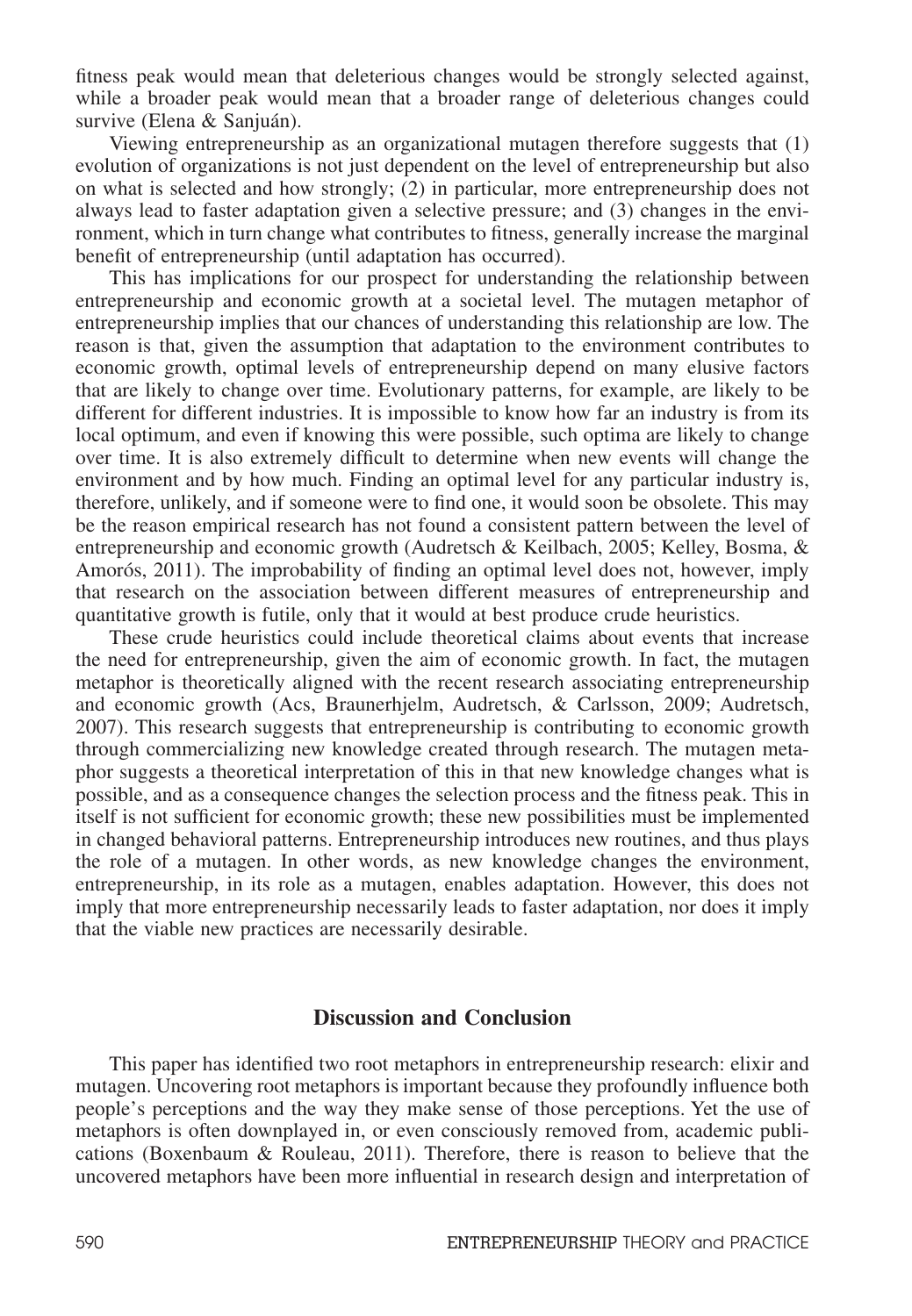empirical observations than their presence in published research suggests. Nevertheless, as demonstrated in this paper, the literature provides many reflections of the two uncovered root metaphors.

The elixir metaphor reveals that entrepreneurship can sometimes be construed as a cure-all, as a medium concealing the taste of a bitter medicine, as the hidden secret to economic success, and as a revitalizer for economies or business organizations. Consciously or unconsciously, such views risk nudging scholars toward one-sidedly looking for, and highlighting, positive aspects of entrepreneurship. The elixir metaphor, which is blatantly positive, serves as a compact description of a range of problematic aspects entrepreneurship scholars should be mindful of in their research. Nevertheless, entrepreneurship scholars may benefit from alluding to this metaphor. It may, for example, have contributed to the increasing interest in entrepreneurship among policy makers and researchers during the last couple of decades. The elixir metaphor holds a natural appeal for politicians looking for cure-alls and well-defined recipes for improvement. With politicians providing funding for research, scholars may be encouraged to support positively biased views of entrepreneurship. However, the discourse on entrepreneurship changes over time, and it is possible that we are currently in a period of particularly favorable attitudes toward entrepreneurship among policy makers and in the society in general (Audretsch, 2009). Researchers are part of society, and therefore influence and are influenced by the general discourse in media and among policy makers. Therefore, the fate of the elixir metaphor is only partly in the hands of the entrepreneurship research community. It is possible that we will see attitudes toward entrepreneurship change both in kind and degree in the coming decades. However, the entrepreneurship field is now so well established that it is not dependent on the elixir metaphor for its survival, if it ever were. In fact, continued use of the elixir metaphor may turn out to be a liability for entrepreneurship research because such use risks decreasing the credibility of the field.

In contrast to the elixir metaphor, this paper finds mutagen a promising metaphor for inspiring theory development, and it identifies a blend that conforms to all of the optimality principles suggested by Cornelissen (2006). The paper has used the mutagen metaphor to discipline imagination (Weick, 1989) and provide examples of how that metaphor reframes entrepreneurship. The mutagen metaphor suggests that entrepreneurship can be interpreted as deliberate, but blind or myopic, non-conformism with the aim of creating new economic activity. In doing so, entrepreneurs break habits, norms, and routines, and create new ones. In this interpretation, entrepreneurship is distinct from the routinized creation of new routines (Winter, 2003) as well as from accidental changes to routines as they are being enacted (Nelson & Winter, 1982). The mutagen metaphor is compatible with the view that entrepreneurship can take place both in new and established organizations. Furthermore, it emphasizes that much of the inertia restricting deviation in established firms is present also in the founding process of organizations. New firms are not blank slates; rather, they get many dispositions and scripts through combinations of the previous experiences of entrepreneurs, employees, customers, investors, and other stakeholders, and they include expectations about the behaviors of others and of ways of doing business (Bryant, 2012; Davidsson et al., 2006; Sarasvathy & Dew, 2005). The mutagen metaphor suggests that the successful exploitations of opportunities are the results of myopic guesses or chance events rather than opportunity recognition. In regard to the outcomes of entrepreneurship, the metaphor invites a shift in focus from the growth of firms to the propagation of practices or routines. The metaphor suggests that entrepreneurship, in its role as a mutagen, enables organizational adaptation. However, the mutagen metaphor does not imply that more entrepreneurship necessarily leads to faster adaptation, nor does it imply that the viable new practices are necessarily desirable. This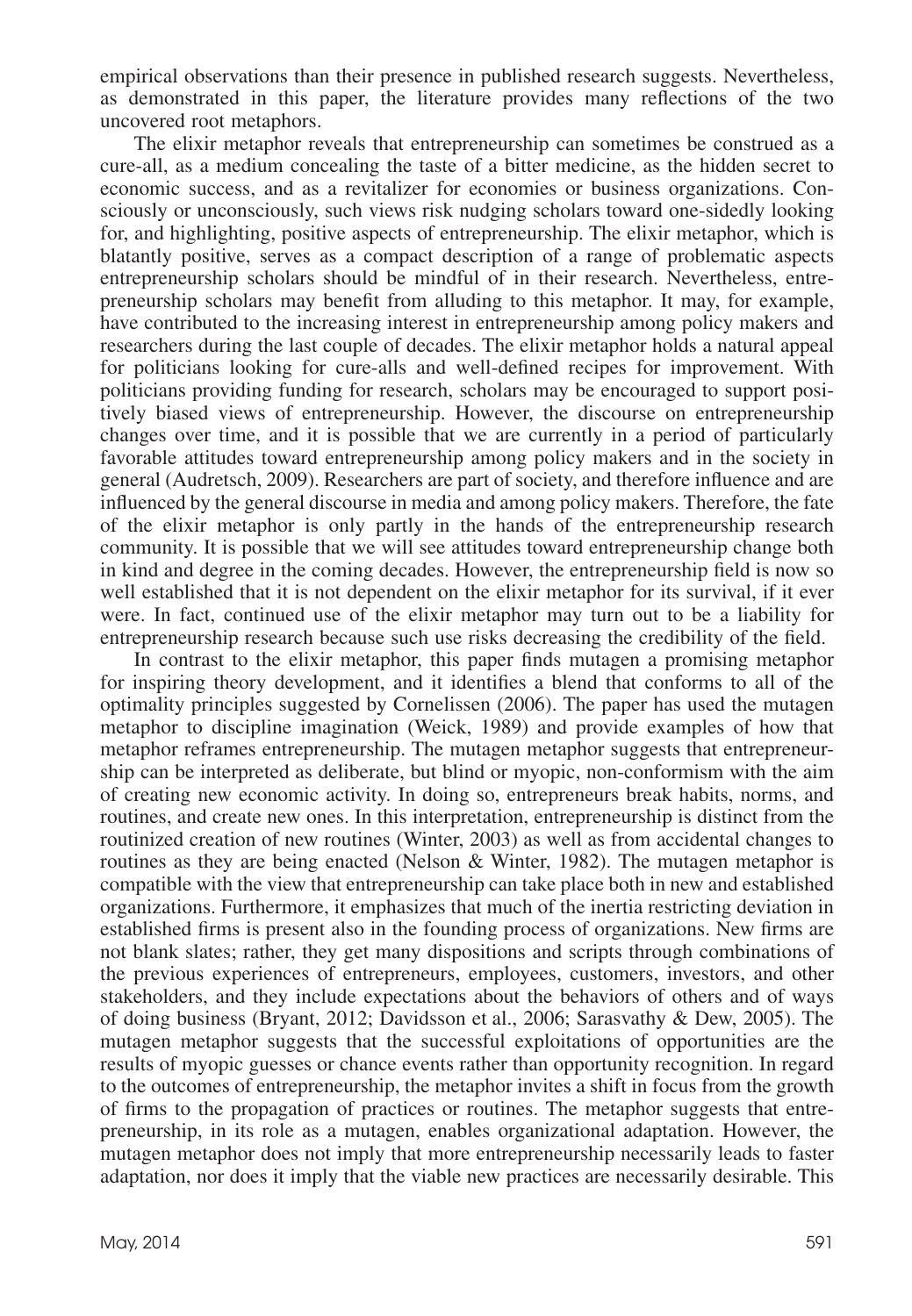is fundamental to the view of entrepreneurship as mutagen, as new ventures are not inherently good, and success does not entail any particular norm for morality and virtue. As a consequence, the mutagen metaphor removes blinders that screen out aspects logically included in the core definition *emergence of new economic activity*.

This paper has argued that despite entrepreneurs' intentions or beliefs about opportunities, the outcome of entrepreneurial ventures is best modeled as stochastic. This should not be interpreted as the authors suggesting that any random change to organizational routines has the same likelihood of creating viable "mutations" as a deliberate attempt by an entrepreneur. It is possible that different mutagens have different propensities to create viable mutations. In addition, empirical results may come to suggest that particular entrepreneurial methods (Sarasvathy  $\&$  Venkataraman, 2011) may produce outcomes that tend to be more viable than those produced by other methods. This could be interpreted as a refined typology of mutagens or, for those who are so inclined, as some mutagens being more intelligent than others. The mutagen metaphor, nevertheless, challenges the research community by illustrating mechanisms by which entrepreneurship can create new viable practices or even new industries without inferring that entrepreneurs are more knowledgeable or have abilities different in kind or even degree from nonentrepreneurs (cf. Cosgel, 1996; Jones & Spicer, 2005).

As with the elixir metaphor, indeed any metaphor, scholars should be mindful of how the mutagen metaphor influences their research. This metaphor exhibits a strong fit with entrepreneurship, but entrepreneurship is not a mutagen and analogy is not proof. The point of using metaphors is to derive inspiration for new ways to look at the research topic through disciplined imagination. It is not to attempt to prove that the source domain and the target domain correspond in every conceivable way. This paper has proposed a metaphorical blend where the source domain supplies a number of related concepts, such as mutagen (entrepreneurship), gene (routine), mutation (deviant routines), and inheritance (imitation of routines). In this paper's application of these concepts to the entrepreneurship field, this metaphorical blend makes sense and offers a new frame worth exploring further. However, like any metaphor, attempting to view entrepreneurship as a mutagen can give rise to various metaphorical blends. Some transfers of meaning between source and target domain provide more direct analogies; others only provide interesting but not complete analogies. Although the metaphor can be explored further, somewhere there is a limit where the transfer of meaning between source and target domain breaks down. As with any metaphor, some blends make sense, some do not. For example, as replication of genes in the biological realm is different from the replication of routines in organizations, the analogy should be limited to the passing on of some kind of generative information between entities (Hodgson, 2003). Furthermore, there are many different types of evolutionary processes within biological evolution. For example, the evolutions of organisms with sexual and asexual reproduction differ in many respects. Both these evolutionary dynamics are different from the evolution of organizations. Therefore, in exploring the metaphor further, it is important to discipline imagination and to search for and use analogies that make sense. For someone just noting the label *mutagen*, starting to elaborate freely, the term might primarily suggest carcinogenic changes, all being for the worse, or in a sci-fi tradition might trigger an image of new organisms with supernatural powers, good or evil. This paper emphasizes that the useful analogy between entrepreneurship and mutagens centers on the general and less value-laden meaning that mutagen has to evolutionary biologists, which is an inducer of blind variation.

Furthermore, mutagen, like any metaphor, emphasizes some aspects and hides others. This paper has pointed out that many entrepreneurs both plan and act deliberately, whereas a mutagen is totally oblivious to its consequences. In other words, the mutagen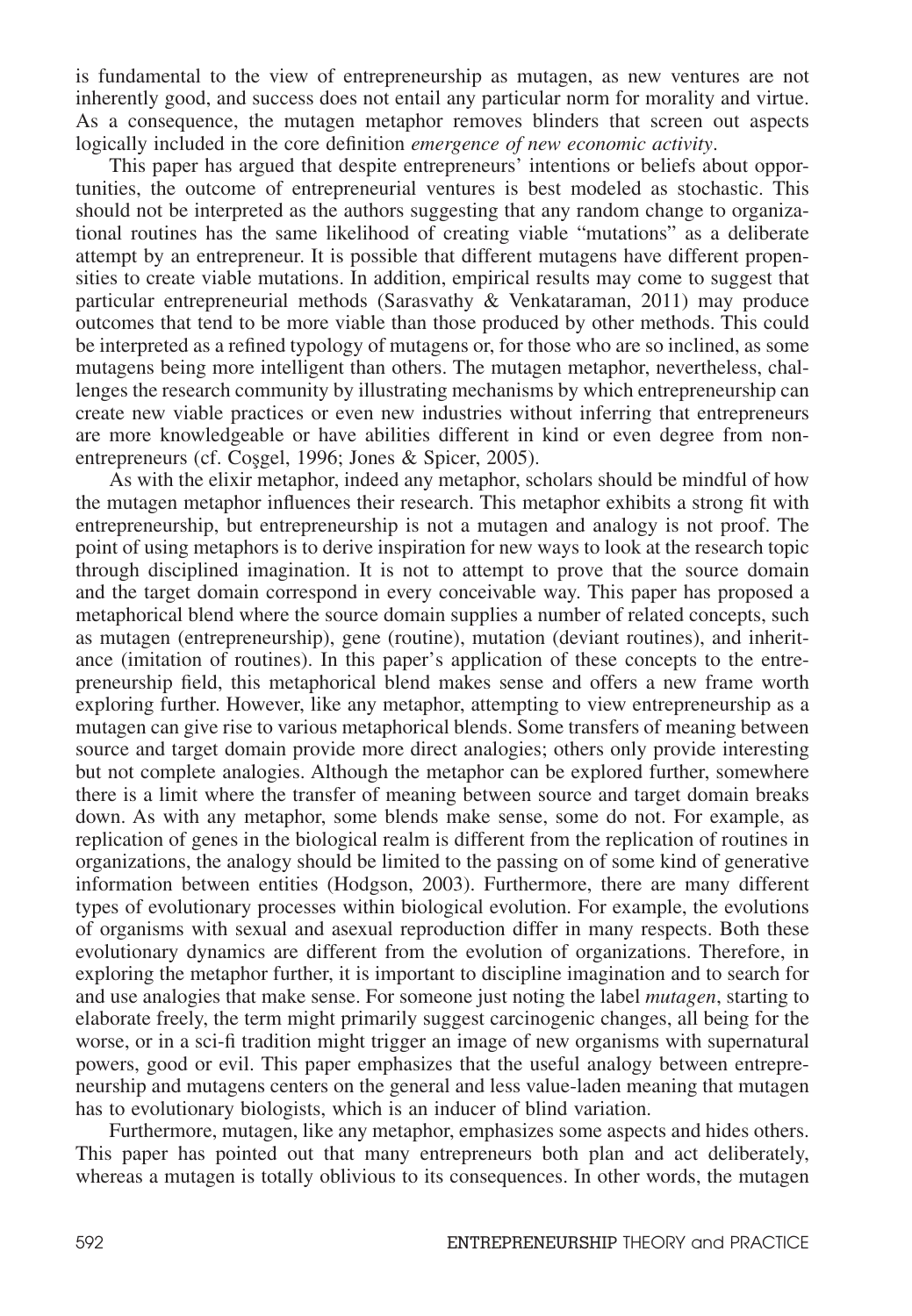metaphor depersonalizes entrepreneurship, perhaps even contributing to expunging the hero from the story (Baumol, 1968). Consequently, this metaphor has little to offer to researchers interested in, for example, the motivations of entrepreneurs or the reasoning behind entrepreneurial actions.

One way to identify the blind spots of a metaphor is to contrast it with another metaphor, as different metaphors highlight and downplay different aspects of the target domain. Multiple metaphors, therefore, vouch for more nuanced views of entrepreneurship. For example, the mutagen metaphor addresses some of the complications associated with the elixir one. It clearly moderates the elixir metaphor's cure-all aspect and the view of entrepreneurship as revitalizing by indicating that entrepreneurship can lead to, but does not guarantee, economic and other types of development, and by refuting the idea that more entrepreneurship is always better. It also reframes the elixir metaphor's suggestion that there is a secret of entrepreneurial success (Weiskopf & Steyaert, 2009). Since the mutagen metaphor emphasizes the venture into Knightian uncertainty, it provides little hope of finding the secret of successful entrepreneurship, and instead implies that what is already known is at the periphery of entrepreneurship. People can learn how to start and run a business, or a crime syndicate for that matter, but for the mutagenic event there is little prior knowledge.

By noting and critiquing the politicization of the elixir metaphor, this paper does not claim that the mutagen one is free from political dramaturgy. Its focus on our bounded rationality could, just as the elixir view, be used as an argument for laissez-faire policies. Conversely, the importance of the selection process could tempt some to try to manipulate it. For example, putting pressure on car manufacturers to decrease carbon dioxide emissions or trying to promote such entrepreneurial initiatives as those that policy makers believe to have a potential for growth would alter the selection process. Making certain activities illegal is another way of manipulating the selection process. The mutagen metaphor may consequently have little to offer from the perspective of exposing or discouraging political agenda or other bitter medicines, and perhaps invites a wider spectrum of possible political agenda to link themselves with the entrepreneurship field.

Furthermore, although the metaphors highlight and downplay quite different aspects of entrepreneurship, they can be combined. For example, in contexts where the level of entrepreneurship is very low, it could appear as an elixir. The combination of the metaphors would suggest that, in such a setting, most entrepreneurial efforts would still fail, but at an aggregate level the effects would be positive—mutagen would be elixir at the aggregate level. Consequently, the metaphors should not be seen as each other's opposites, but rather as two different metaphors with clearly different emphases.

Finally, this paper presents the elixir metaphor as a means for staying aware of pro-entrepreneurship biases, and the mutagen metaphor as a tool for reframing entrepreneurship. The mutagen metaphor is not proposed as the one correct or best image of entrepreneurship. Other metaphors could highlight blind spots of the mutagen metaphor. Some of the following candidates were suggested but not further explored in this paper: parenthood (Cardon et al., 2005), bricolage (Baker et al., 2003; Lévi-Strauss, 1966; Sarasvathy, 2001), opportunity exploitation (Shane, 2000; Shane & Venkataraman, 2000), and entrepreneurship as a mind-set or method (Sarasvathy & Venkataraman, 2011). All of these seem like interesting candidates, and there are probably more. Entrepreneurship scholars could benefit from gathering a body of metaphors for our subject of study similar to what organizational scholars have done with theirs (Morgan, 1986). We believe that making an effort to change perspectives by sometimes zooming in on a phenomenon to inspect it closely, and at times observing it from a distance, benefits research outcomes, and consequently the overall understanding of entrepreneurship. We hope, therefore, that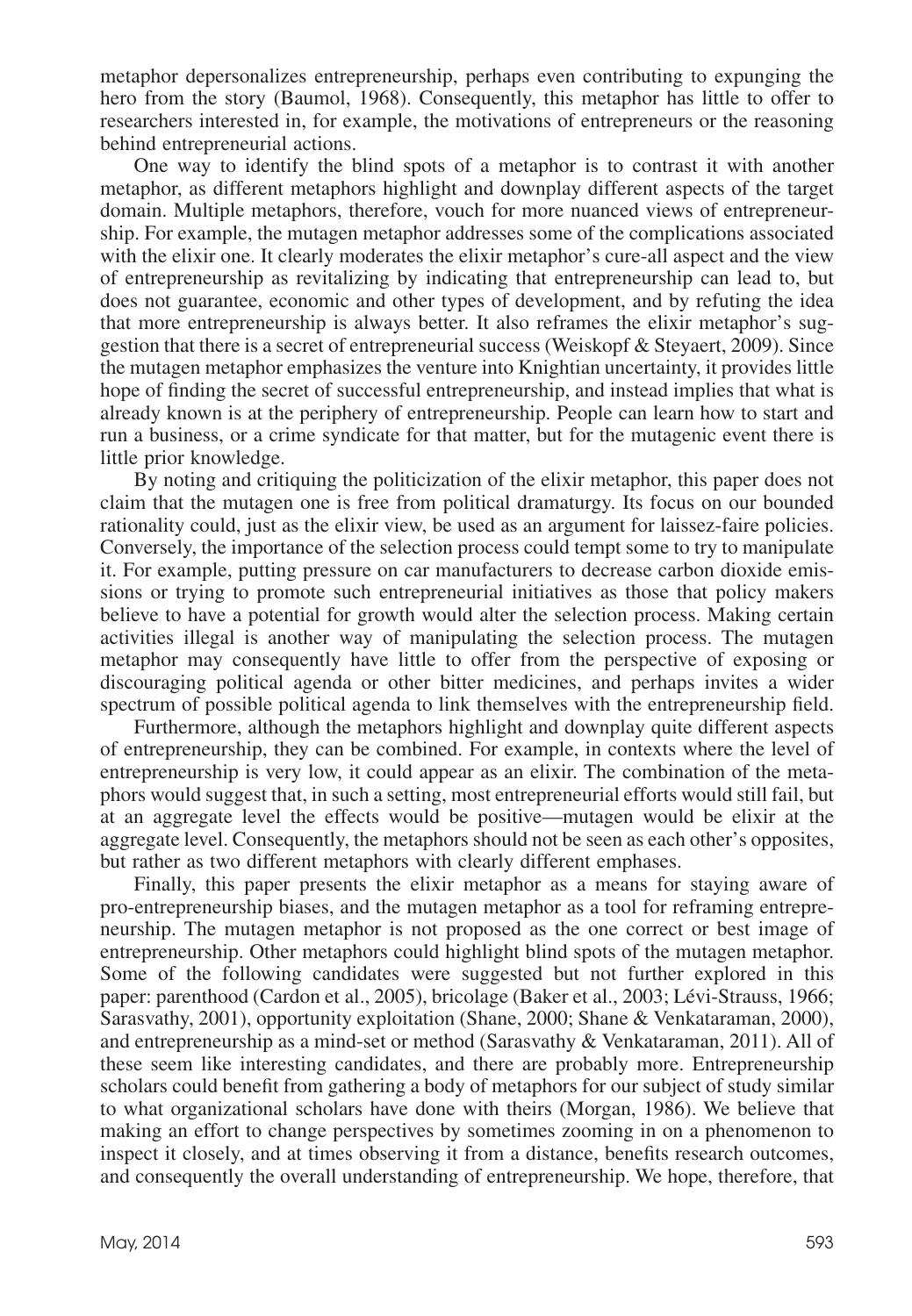future research will not only exploit the mutagen metaphor and heed the message of the elixir metaphor, but also contribute to the identification of other metaphors with the potential to reframe entrepreneurship.

# **REFERENCES**

Abrahamson, E. (1991). Managerial fads and fashion: The diffusion and rejection of innovations. *Academy of Management Review*, *16*(1), 586–612.

Abrahamson, E. (1996). Management fashion. *Academy of Management Review*, *21*(1), 254–285.

Acs, Z.J., Audretsch, D.B., & Strom, R.J. (2009). Why entrepreneurship matters. In Z.J. Acs, D.B. Audretsch, & R.J. Strom (Eds.), *Entrepreneurship, growth, and public policy* (pp. 1–14). New York: Cambridge University Press.

Acs, Z.J., Braunerhjelm, P., Audretsch, D.B., & Carlsson, B. (2009). The knowledge spillover theory of entrepreneurship. *Small Business Economics*, *32*(1), 15–30.

Adler, P.S., Goldoftas, B., & Levine, D.I. (1999). Flexibility versus efficiency? A case study of model changeovers in the Toyota production system. *Organization Science*, *10*(1), 43–68.

Aldrich, H. (1990). Using an ecological perspective to study organizational founding rates. *Entrepreneurship Theory and Practice*, *14*(3), 7–24.

Aldrich, H.E. (1992). Incommensurable paradigms? Vital signs from three perspectives. In M. Reed & M. Hughes (Eds.), *Rethinking organization: New directions in organization theory and analysis* (pp. 17–45). London: Sage.

Aldrich, H.E. (2011). Heroes, villains, and fools: Institutional entrepreneurship, NOT institutional entrepreneurs. *Entrepreneurship Research Journal*, *1*(2), 1–4.

Aldrich, H.E. & Auster, E.R. (1986). Even dwarfs started small: Liabilities of age and size and their strategic implications. In B.M. Staw & L.L. Cummings (Eds.), *Research in organizational behavior* (pp. 165–198). Greenwich, CT: JAI Press.

Aldrich, H.E., Hodgson, G.M., Hull, D.L., Knudsen, T., Mokyr, J., & Vanberg, V.J. (2008). In defence of generalized Darwinism. *Journal of Evolutionary Economics*, *18*(5), 577–596.

Aldrich, H.E. & Kenworthy, A.L. (1999). The accidental entrepreneur: Campbellian antinomies and organizational foundings. In J.A.C. Baum & B. McKelvey (Eds.), *Variations in organization science: Essays in honor of Donald T. Campbell* (pp. 19–33). Newbury Park, CA: Sage.

Aldrich, H.E. & Martinez, M.A. (2001). Many are called, but few are chosen: An evolutionary perspective for the study of entrepreneurship. *Entrepreneurship Theory and Practice*, *25*(4), 41–56.

Aldrich, H.E. & Ruef, M. (2006). *Organizations evolving* (2nd ed.). Thousand Oaks, CA: Sage.

Anderson, P. (1999). Venture capital dynamics and the creation of variation through entrepreneurship. In J.C. Baum & B. McKelvey (Eds.), *Variations in organization science, in honor of Donald T. Campbell* (pp. 137–153). New York: Sage.

André, J.-B. & Godelle, B. (2006). The evolution of mutation rate in finite asexual populations. *Genetics*, *172*(1), 611–626.

Audretsch, D.B. (2007). Entrepreneurship capital and economic growth. *Oxford Review of Economic Policy*, *23*(1), 63–78.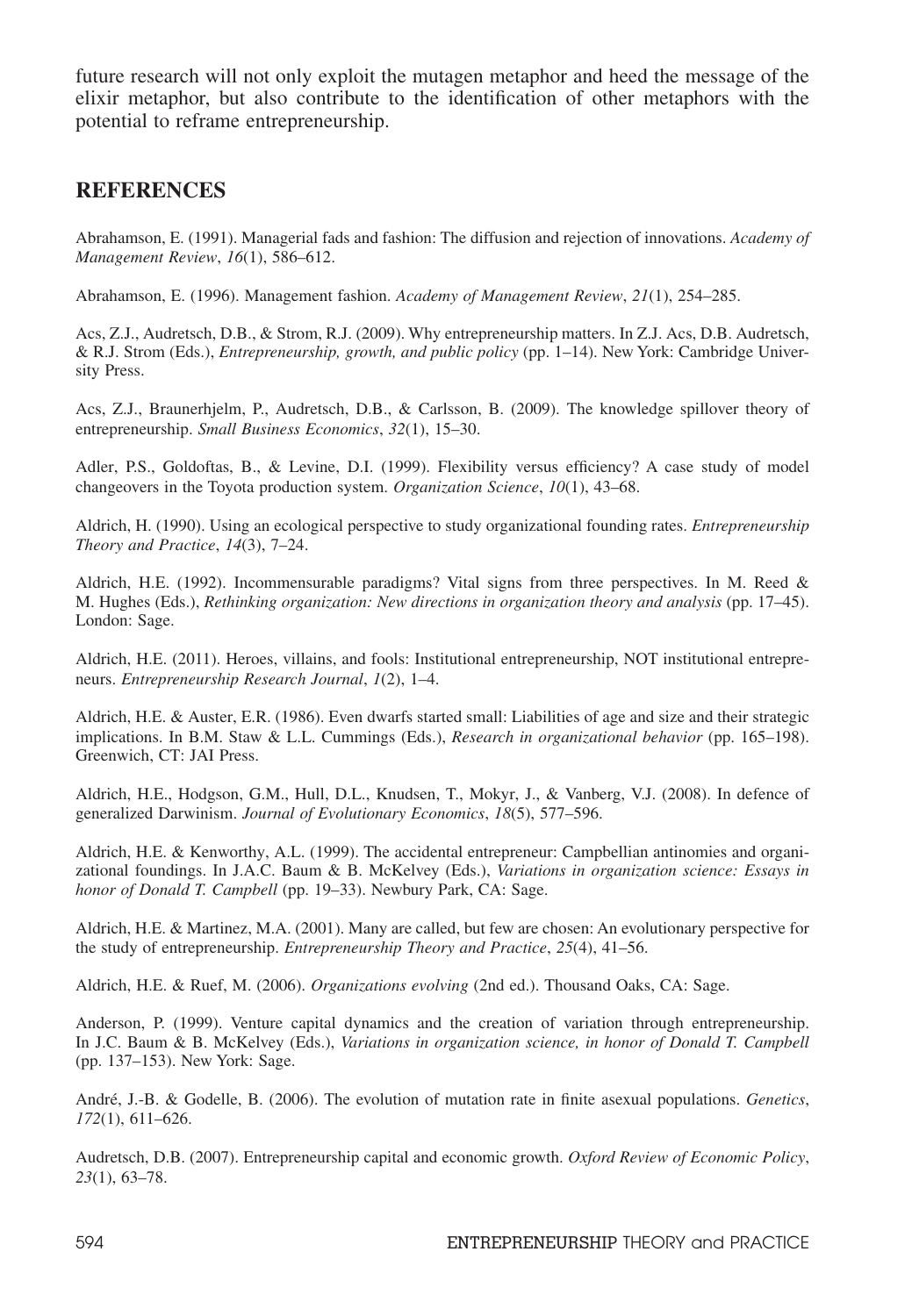Audretsch, D.B. (2009). The entrepreneurial society. *The Journal of Technology Transfer*, *34*(3), 245–254.

Audretsch, D.B. & Keilbach, M. (2005). The mobility of economic agents as conduits of knowledge spillovers. In D. Fornahl, C. Zellner, & D.B. Audretsch (Eds.), *The role of labour mobility and informal networks for knowledge transfer* (pp. 8–26). Boston, MA: Springer.

Audretsch, D.B. & Thurik, A.R. (2001). What's new about the new economy? Sources of growth in the managed and entrepreneurial economies. *Industrial and Corporate Change*, *19*(1), 267–315.

Austin, J., Stevenson, H., & Wei-Skillern, J. (2006). Social and commercial entrepreneurship: Same, different, or both? *Entrepreneurship Theory and Practice*, *30*(1), 1–22.

Baker, T., Miner, A.S., & Eesley, D.T. (2003). Improvising firms: Bricolage, account giving and improvisational competencies in the founding process. *Research Policy*, *32*(2), 255–276.

Baker, T. & Nelson, R.E. (2005). Creating something from nothing: Resource construction through entrepreneurial bricolage. *Administrative Science Quarterly*, *50*(3), 329–366.

Baumol, W.J. (1968). Entrepreneurship in economic theory. *The American Economic Review*, *58*(2), 64–71.

Baumol, W.J. (1990). Entrepreneurship: Productive, unproductive, and destructive. *The Journal of Political Economy*, *98*(5), 893–921.

Becker, M.C. (2004). Organizational routines: A review of the literature. *Industrial and Corporate Change*, *13*(4), 643–678.

Boeker, W. (1989). Strategic change: The effects of founding and history. *Academy of Management Journal*, *32*(3), 489–515.

Boxenbaum, E. & Rouleau, L. (2011). New knowledge products as bricolage: Metaphors and scripts in organizational theory. *Academy of Management Review*, *36*(2), 272–296.

Breslin, D. (2008). A review of the evolutionary approach to the study of entrepreneurship. *International Journal of Management Reviews*, *10*(4), 399–423.

Brinckmann, J., Grichnik, G., & Kapsa, D. (2010). Should entrepreneurs plan or just storm the castle? A meta-analysis on contextual factors impacting the business planning–performance relationship in small firms. *Journal of Business Venturing*, *25*(1), 24–40.

Bryant, P. (2012). Imprinting by design: The microfoundations of entrepreneurial adaptation. *Entrepreneurship Theory and Practice*. doi:10.1111/j.1540-6520.2012.00529.x

Bygrave, W. & Zacharakis, A. (2011). *Entrepreneurship* (2nd ed.). Hoboken, NJ: John Wiley & Sons.

Cardon, M.S., Zietsma, C., Saparito, P., Matherne, B.P., & Davis, C. (2005). A tale of passion: New insights into entrepreneurship from a parenthood metaphor. *Journal of Business Venturing*, *20*(1), 23–45.

Carter, S. (2011). The rewards of entrepreneurship: Exploring the incomes, wealth, and economic well-being of entrepreneurial households. *Entrepreneurship Theory and Practice*, *35*(1), 39–55.

Chang, H.-J. (2002). Breaking the mould: An institutionalist political economy alternative to the neo-liberal theory of the market and the state. *Cambridge Journal of Economics*, *26*(5), 539–559.

Cohen, B. & Winn, M.I. (2007). Market imperfections, opportunity and sustainable entrepreneurship. *Journal of Business Venturing*, *22*(1), 29–49.

Cohen, W.M. & Levinthal, D.A. (1990). Absorptive capacity: A new perspective on learning and innovation. *Administrative Science Quarterly*, *35*(1), 128–152.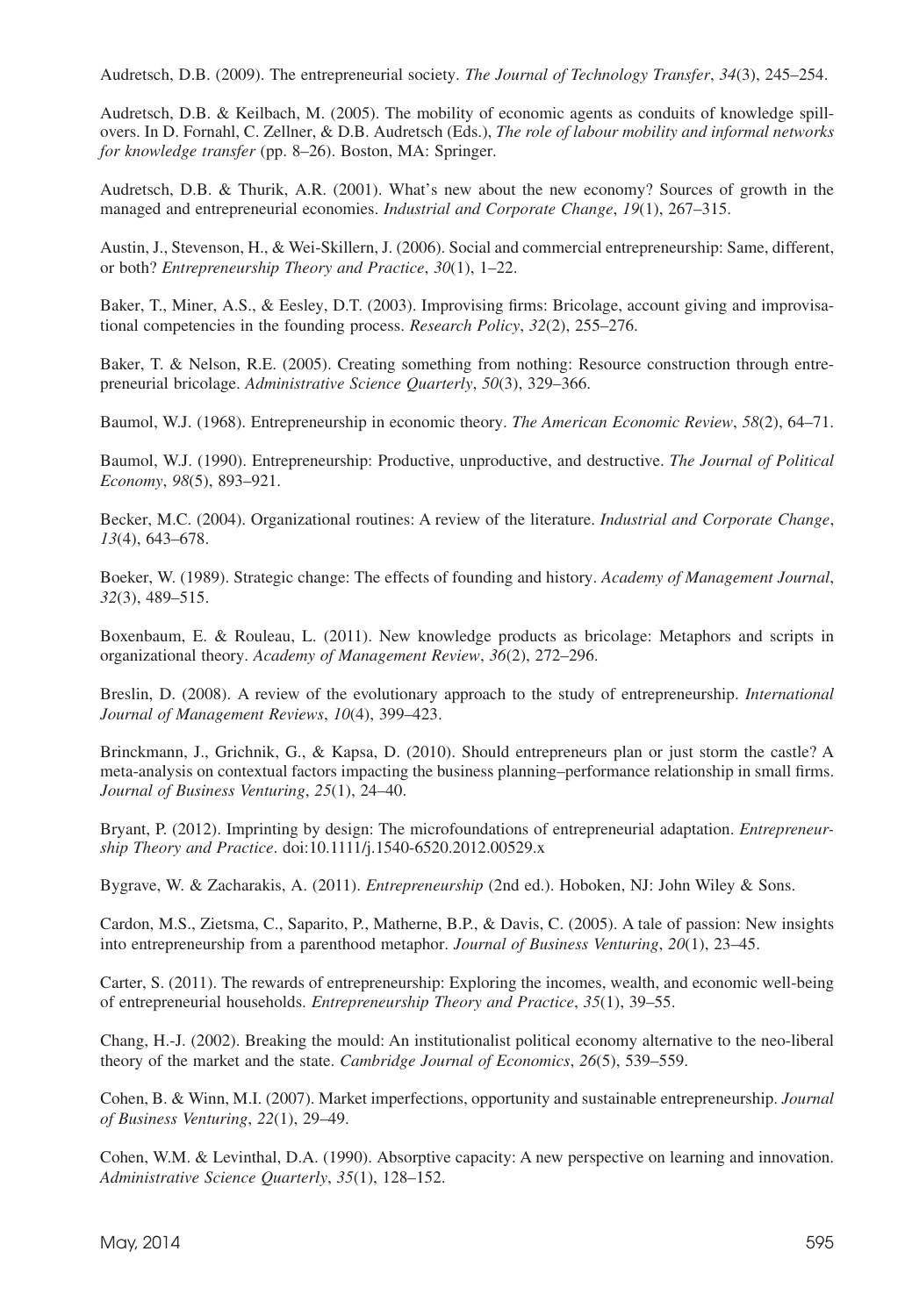Cornelissen, J.P. (2006). Making sense of theory construction: Metaphor and disciplined imagination. *Organization Studies*, *27*(11), 1579–1597.

Cosgel, M.M. (1996). Metaphors, stories, and the entrepreneur in economics. *History of Political Economy*, *28*(1), 57–76.

Czarniawska, B. & Sköldberg, K. (1998). Organiserandet—en berättelse som sätts på scen [Organising—a story cast on stage]. In B. Czarniawska (Ed.), *Organisationsteori på svenska* [Organisation theory in Swedish] (pp. 129–148). Malmö, Sweden: Liber.

Dagens Nyheter. (2009, April 18). Ledare: En viktig dom [Editorial: An important verdict]. *Dagens Nyheter*. Available at http://www.dn.se/opinion/huvudledare/%20ledare-en-viktig-dom-1.846847, accessed 3 December 2012.

Darwin, C. (1859/1962). *The origin of species by means of natural selection or the preservation of favoured races in the struggle for life*. New York: Collier Books.

Davidsson, P., Hunter, E., & Klofsten, M. (2006). Institutional forces: The invisible hand that shapes venture ideas. *International Small Business Journal*, *24*(2), 115–129.

Davidsson, P. & Wiklund, J. (2001). Levels of analysis in entrepreneurship research: Current research practice and suggestions for the future. *Entrepreneurship Theory and Practice*, *25*(4), 81–99.

Dawkins, R. (1976). *The selfish gene*. Oxford, U.K.: Oxford University Press.

Dawkins, R. (1986). *The blind watchmaker*. Harlow, U.K.: Longman Group UK Limited.

Dean, T.J. & McMullen, J.S. (2007). Toward a theory of sustainable entrepreneurship: Reducing environmental degradation through entrepreneurial action. *Journal of Business Venturing*, *22*(1), 50–76.

DiMaggio, P.J. & Powell, W.W. (1983). The iron cage revisited: Institutional isomorphism and collective rationality in organizational fields. *American Sociological Review*, *48*(2), 147–160.

Dodd, S.D. (2002). Metaphors and meaning: A grounded cultural model of US entrepreneurship. *Journal of Business Venturing*, *17*(5), 519–535.

Elena, S.F. & Sanjuán, R. (2005). Adaptive value of high mutation rates of RNA viruses: Separating causes from consequences. *Journal of Virology*, *79*(18), 11555–11558.

Fauconnier, G. & Turner, M. (1998). Conceptual integration networks. *Cognitive Science*, *22*(2), 133–187.

Feldman, M.S. & Pentland, B.T. (2003). Reconceptualizing organizational routines as a source of flexibility and change. *Administrative Science Quarterly*, *48*(1), 94–118.

Gabrielsson, J. (2007). Boards of directors and entrepreneurial posture in medium-size companies—Putting the board demography approach to a test. *International Small Business Journal*, *25*(5), 511–537.

Gartner, W.B. (1989). Who is an entrepreneur? Is the wrong question. *Entrepreneurship Theory and Practice*, *13*(4), 47–68.

Gartner, W.B. (1993). Words lead to deeds: Towards an organizational emergence vocabulary. *Journal of Business Venturing*, *8*(3), 231–239.

Gartner, W.B. (2001). Is there an elephant in entrepreneurship? Blind assumptions in theory development. *Entrepreneurship Theory and Practice*, *25*(4), 27–39.

Giddens, A. (1984). *The constitution of society: Outline of the theory of structuration*. Cambridge, U.K.: Polity Press.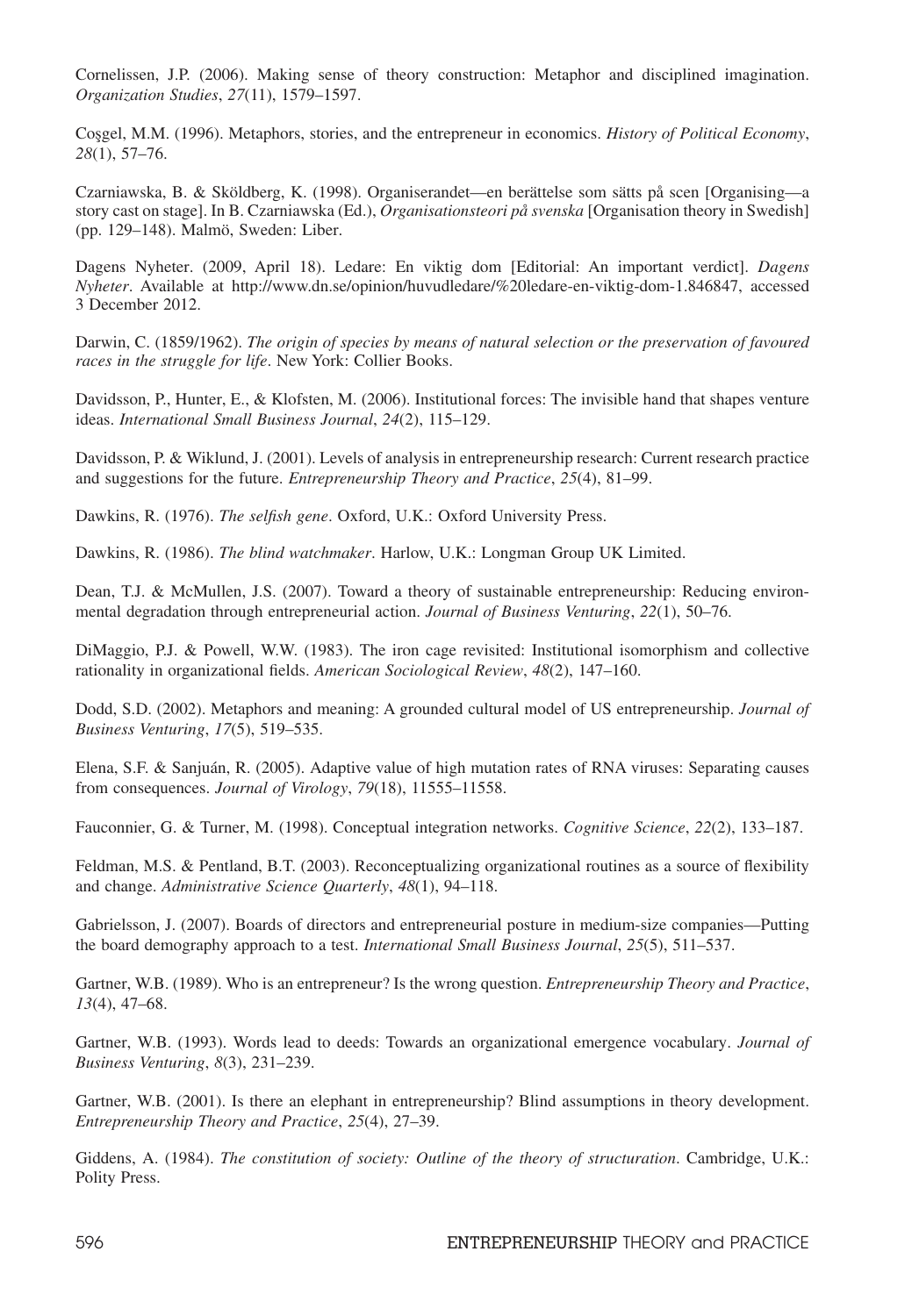Gordo, I. & Sousa, A. (2010). Mutation, selection and genetic interactions in bacteria. In *Encyclopedia of life sciences (ELS)* (pp. 1–8). Chichester, U.K.: John Wiley & Sons. doi:10.1002/9780470015902.a0022175

Greenfield, S.M. & Strickon, A. (1981). A new paradigm for the study of entrepreneurship and social change. *Economic Development and Cultural Change*, *29*(3), 467–499.

Hannan, M.T. & Freeman, J. (1977). The population ecology of organizations. *American Journal of Sociology*, *82*(5), 929–964.

Hill, R.C. & Levenhagen, M. (1995). Metaphors and mental models: Sensemaking and sensegiving in innovative and entrepreneurial activities. *Journal of Management*, *21*(6), 1057–1074.

Hjorth, D., Campbell, J., & Gartner, B. (2008). Introduction for "recreating/recontextualising" entrepreneurship. *Scandinavian Journal of Management*, *24*(2), 81–84.

Hodgson, G.M. (2003). The mystery of the routine—The Darwinian destiny of an evolutionary theory of economic change. *Revue économique*, *54*(2), 355–384.

Hodgson, G.M. & Knudsen, T. (2004). The firm as an interactor: Firms as vehicles for habits and routines. *Journal of Evolutionary Economics*, *14*(3), 281–307.

Honig, B. & Samuelsson, M. (2012). Planning and the entrepreneur: A longitudinal examination of nascent entrepreneurs in Sweden. *Journal of Small Business Management*, *50*(3), 365–388.

Hyrsky, K. (1999). Entrepreneurial metaphors and concepts: An exploratory study. *International Small Business Journal*, *18*(1), 13–34.

Johannisson, B. (2002, September). *Enacting entrepreneurship: Using auto-ethnography to study organization creation*. Paper presented at the Conference of Ethnographic Organizational Studies, University of St. Gallen, Switzerland.

Jones, C. & Spicer, A. (2005). The sublime object of entrepreneurship. *Organization*, *12*(2), 223–246.

Kelley, D., Bosma, N., & Amorós, J.E. (2011). Global Entrepreneurship Monitor 2010 global report. Available at http://www.gemconsortium.org/docs/download/266, accessed 4 December 2012.

Klepper, S. (2002). The capabilities of new firms and the evolution of the US automobile industry. *Industrial and Corporate Change*, *11*(4), 645–666.

Klepper, S. (2011). Nano-economics, spinoffs, and the wealth of regions. *Small Business Economics*, *37*(2), 141–154.

Knight, F.H. (1921/2002). *Risk, uncertainty and profit*. Washington, DC: Beard Books.

Koiranen, M. (1995). North-European metaphors of "entrepreneurship" and "an entrepreneur." In W.D. Bygrave, S. Birley, N.C. Churchill, E. Gatewood, F. Hoy, R.H. Kecley, & W.E. Wetzel (Eds.), *Frontiers of entrepreneurship research 1995* (pp. 203–216). Wellesley, MA: P&R Publications.

Lakoff, G.P. & Johnson, M. (1980). *Metaphors we live by*. Chicago, IL: University of Chicago Press.

Latour, B. (1996). *Aramis, the love of technology*. Cambridge, MA: Harvard University Press.

Lévi-Strauss, C. (1966). *The savage mind*. Chicago, IL: University of Chicago Press.

Lewan, M. (2009, February 26). Pirate Bay: Visioner i krock med korsförhör [Pirate Bay: Visions in collision with cross-examinations]. Ny Teknik. Available at http://www.nyteknik.se/nyheter/it\_telekom/allmant/ article525699.ece, accessed 3 December 2012.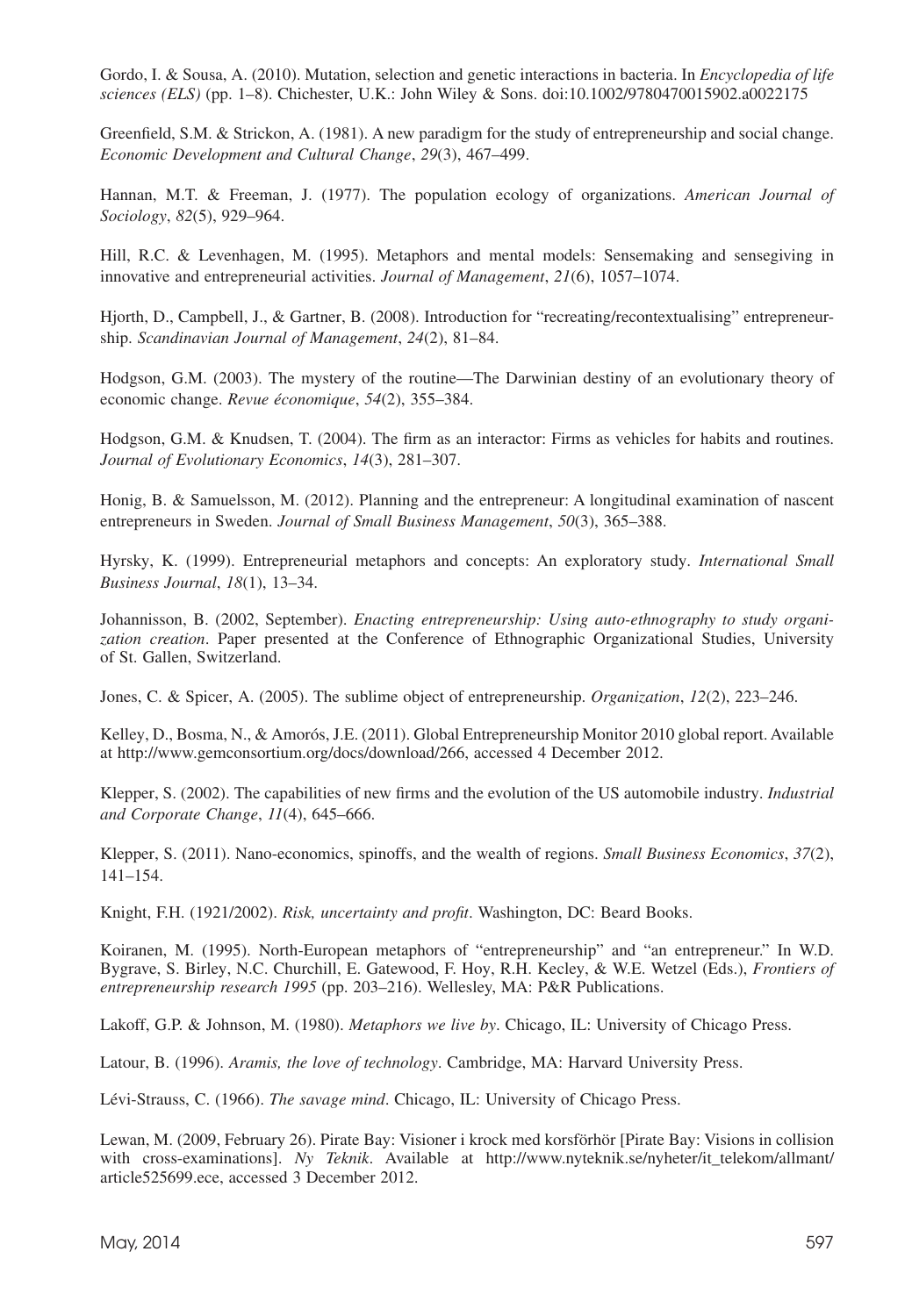Mair, J. & Martí, I. (2006). Social entrepreneurship research: A source of explanation, prediction, and delight. *Journal of World Business*, *41*(1), 36–44.

Marschak, J. & Radner, R. (1972). *Economic theory of teams*. New Haven: Yale University Press.

McKelvey, B. (1998). Evolutionary innovations: Learning, entrepreneurship and the dynamics of the firm. *Journal of Evolutionary Economics*, *8*(2), 157–175.

McKelvey, B. (2004). Toward a complexity science of entrepreneurship. *Journal of Business Venturing*, *19*(3), 313–341.

Meyer, J.W. (2008). Reflections on institutional theories of organizations. In R. Greenwood, C. Oliver, R. Suddaby, & K. Sahlin (Eds.), *The Sage handbook of organizational institutionalism* (pp. 788–809). Los Angeles, CA: Sage.

Meyer, J.W. & Rowan, B. (1977). Institutionalized organizations: Formal structure as myth and ceremony. *The American Journal of Sociology*, *83*(2), 340–363.

Morgan, G. (1986). *Images of organization*. Thousand Oaks, CA: Sage.

Nelson, R.R., Peterhansl, A., & Sampat, B. (2004). Why and how innovations get adopted: A tale of four models. *Industrial and Corporate Change*, *13*(5), 679–699.

Nelson, R.R. & Winter, S.G. (1982). *An evolutionary theory of economic change*. Cambridge, MA: Harvard University Press.

Nicholson, L. & Anderson, A.R. (2005). News and nuances of the entrepreneurial myth and metaphor: Linguistic games in entrepreneurial sense-making and sense-giving. *Entrepreneurship Theory and Practice*, *29*(2), 153–172.

Ogbor, J.O. (2000). Mythicizing and reification in entrepreneurial discourse: Ideology-critique of entrepreneurial studies. *Journal of Management Studies*, *37*(5), 605–635.

Palmer, I. & Dunford, R. (1996). Conflicting uses of metaphors: Reconceptualizing their use in the field of organizational change. *Academy of Management Review*, *21*(3), 691–717.

Pålsson, A.-M., Hammarbergh, K., Kjellberg, B., Danielsson, P., Hagfeldt, S., Karlsson, U., et al. (2004). Villkor för regional utveckling [Conditions for regional development]. Motion till riksdagen 2004/05:N397 [Parliamentary motion]. Available at http://www.riksdagen.se/sv/Dokument-Lagar/Forslag/Motioner/Villkorfor-regional-utvecklin\_GS02N397/?text=true, accessed 4 December 2012.

Parry, J.M. & Parry, E.M. (2005). Environmental mutagenesis. In *Encyclopedia of life sciences (ELS)* (pp. 1–6). Chichester, U.K.: John Wiley & Sons. doi:10.1038/npg.els.0005559

Pepper, S. (1982). Metaphor in philosophy. *Journal of Mind and Behavior*, *3*(3), 197–206.

Perren, L. & Jennings, P. (2005). Government discourses on entrepreneurship: Issues of legitimization, subjugation, and power. *Entrepreneurship Theory and Practice*, *29*(2), 173–184.

Prodi, R. (2002). For a new European entrepreneurship. *Europa press releases RAPID*, Reference: SPEECH/ 02/49. Available at http://europa.eu/rapid/press-release\_SPEECH-02-49\_en.htm?locale=en, accessed 4 December 2012.

Quadrini, V. (1999). The importance of entrepreneurship for wealth concentration and mobility. *Review of Income and Wealth*, *45*(1), 1–19.

Reynolds, P., Bosma, N., Autio, E., Hunt, S., De Bono, N., Servais, I., et al. (2005). Global entrepreneurship monitor: Data collection design and implementation 1998–2003. *Small Business Economics*, *24*(3), 205–231.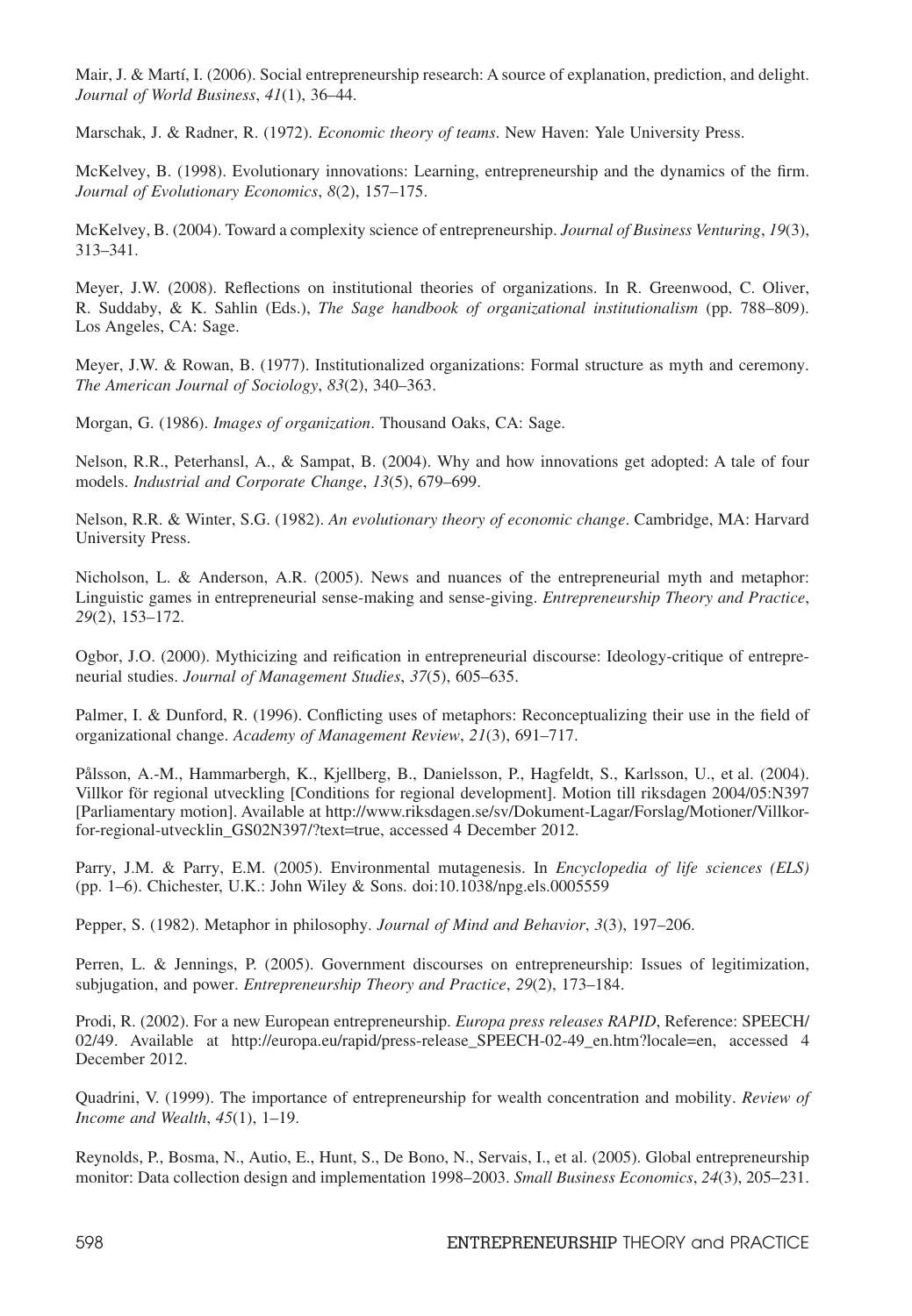Reynolds, P.D., Camp, S.M., Bygrave, W.D., Autio, E., & Hay, M. (2001). Global Entrepreneurship Monitor 2001 executive report. Available at http://www.gemconsortium.org/docs/download/255, accessed 4 December 2012.

Rogers, E.M. (2003). *Diffusion of innovations* (5th ed.). New York: The Free Press.

Ross, J. (1987). Corporations and entrepreneurs: Paradox and opportunity. *Business Horizons*, *30*(4), 76–80.

Sandberg, M. (2007). The evolution of IT innovations in Swedish organizations: A Darwinian critique of "Lamarckian" institutional economics. *Journal of Evolutionary Economics*, *17*(1), 1–23.

Sanjuán, R. & Domingo-Calap, P. (2011). Experimental evolution in viruses. In *Encyclopedia of life sciences (ELS)* (pp. 1–7). Chichester, U.K.: John Wiley & Sons. doi:10.1002/9780470015902.a0022857

Sarasvathy, S.D. (2000). Report on the seminar on research perspectives in entrepreneurship. *Journal of Business Venturing*, *15*(1), 1–57.

Sarasvathy, S.D. (2001). Causation and effectuation: Toward a theoretical shift from economic inevitability to entrepreneurial contingency. *Academy of Management Review*, *26*(2), 243–263.

Sarasvathy, S.D. (2004). The questions we ask and the questions we care about: Reformulating some problems in entrepreneurship research. *Journal of Business Venturing*, *19*(5), 707–717.

Sarasvathy, S.D. & Dew, N. (2005). New market creation through transformation. *Journal of Evolutionary Economics*, *15*(5), 533–565.

Sarasvathy, S.D. & Venkataraman, S. (2011). Entrepreneurship as method: Open questions for an entrepreneurial future. *Entrepreneurship Theory and Practice*, *35*(1), 113–135.

Schindehutte, M., Morris, M., & Allen, J. (2006). Beyond achievement: Entrepreneurship as extreme experience. *Small Business Economics*, *27*(4–5), 349–368.

Schumpeter, J.A. (1934/2008). *The theory of economic development: An inquiry into profits, capital, credit, interest and the business cycle*. London: Transaction Publishers.

Schumpeter, J.A. (1942/2008). *Capitalism, socialism and democracy*. New York: Harper Collins.

Schumpeter, J.A. (1954/2006). *History of economic analysis*. Taylor and Francis e-Library.

Shane, S. (2000). Knowledge and the discovery of entrepreneurial opportunities. *Organization Science*, *11*(4), 448–469.

Shane, S. & Venkataraman, S. (2000). The promise of entrepreneurship as a field of research. *Academy of Management Review*, *25*(1), 217–226.

Shane, S.A. (2008). *The illusions of entrepreneurship: The costly myths that entrepreneurs, investors, and policy makers live by*. New Haven, CT: Yale University Press.

Sharma, P. & Chrisman, J.J. (1999). Toward a reconciliation of the definitional issues in the field of corporate entrepreneurship. *Entrepreneurship Theory and Practice*, *23*(4), 11–27.

Steyaert, C. & Katz, J. (2004). Reclaiming the space of entrepreneurship: Geographical, discursive and social dimensions. *Entrepreneurship and Regional Development*, *16*(3), 179–196.

Stinchcombe, A.L. (1965). Social structure and organizations. In J.G. March (Ed.), *Handbook of organizations* (pp. 153–193). Chicago, IL: Rand McNally.

Tushman, M.L. & Anderson, P. (1986). Technological discontinuities and organizational environments. *Administrative Science Quarterly*, *31*(3), 439–465.